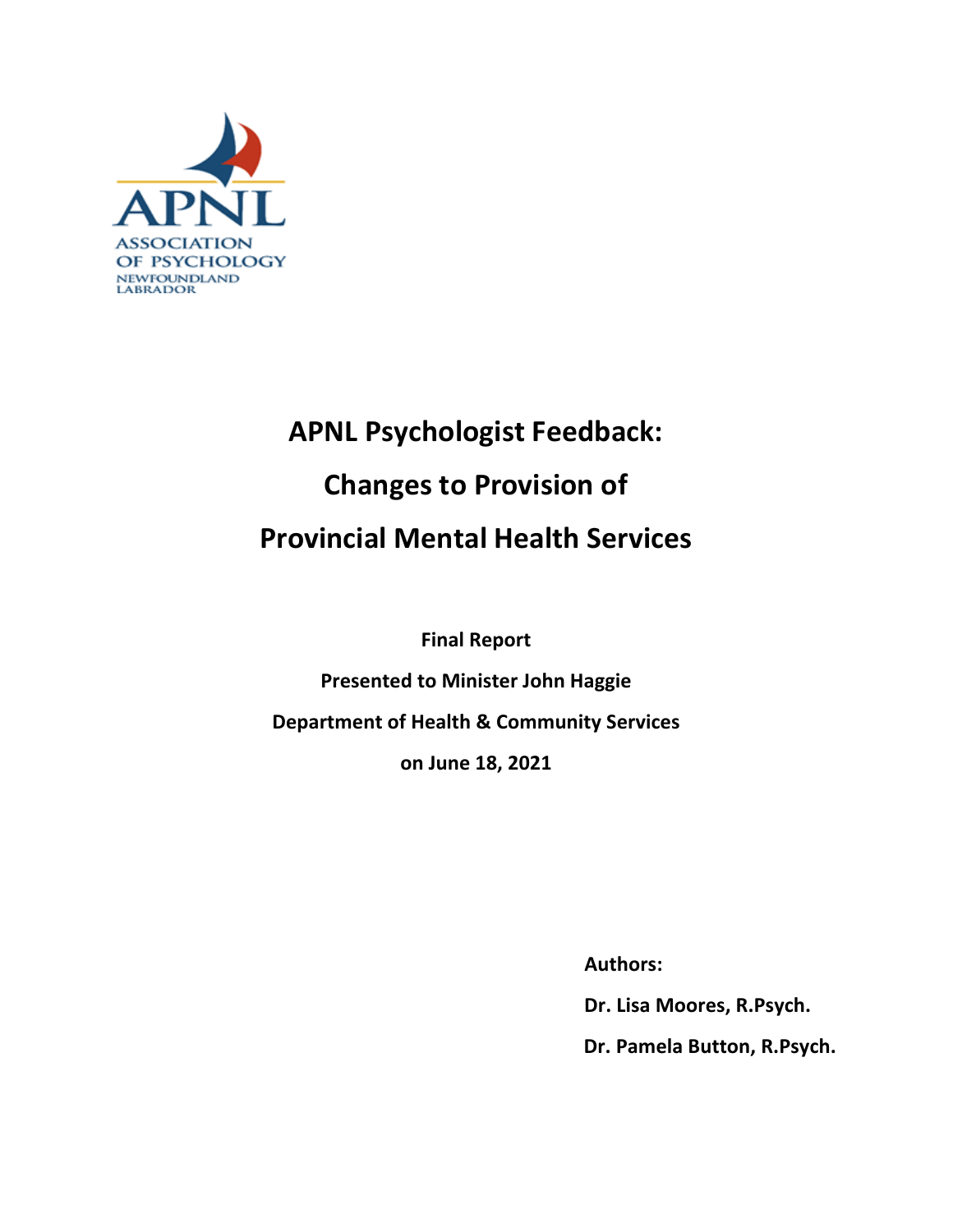# Table of Contents

#### **APNL PSYCHOLOGIST FEEDBACK: CHANGES TO PROVISION OF PROVINCIAL MENTAL HEALTH SERVICES**

| Introduction                                                    | $\overline{2}$           |
|-----------------------------------------------------------------|--------------------------|
| What is APNL?                                                   | 2                        |
| Context/Background                                              | $\overline{2}$           |
| Process                                                         | $\mathfrak{Z}$           |
| Purpose                                                         | 4                        |
| <b>FINDINGS</b>                                                 | 5                        |
| <b>Impact on Access to Services</b>                             | 5                        |
| Conflation of Mental Health Support and Mental Health Treatment | 5                        |
| <b>Treatment Resources Reassigned</b>                           | 6                        |
| Obstacles to Access for Vulnerable Individuals                  | $\overline{7}$           |
| <b>Quality of Client/Patient Care</b>                           | $\overline{\phantom{a}}$ |
| <b>Unclear Clinical Assessment Procedures</b>                   | 8                        |
| Emergence of a Two-Tier System                                  | 8                        |
| <b>Weaknesses in Design and Implementation</b>                  | 9                        |
| Overemphasis of Low Intensity Supports                          | 9                        |
| Insufficient Staffing and Resources                             | 9                        |
| Problematic Implementation                                      | 10                       |
| Focus on Elimination of Waitlists                               | 10                       |
| Lack of Consultation and Shaming                                | 11                       |
| Inadequate Evaluation and Evidence Base                         | 11                       |
| <b>Impact on Psychologists as Providers</b>                     | 12                       |
| <b>Adverse Effects</b>                                          | 12                       |
| <b>Mass Exodus of Professionals</b>                             | 12                       |
| Role of Psychology as a Specialized Profession                  | 13                       |
| Psychology Skills Undervalued                                   | 13                       |
| Mental Health Professionals Viewed as Interchangeable           | 14                       |
| ALIGNMENT OF FINDINGS AND THE LITERATURE                        | 16                       |
| <b>MOVING FORWARD</b>                                           | 19                       |
| <b>Recommendations</b>                                          | 19                       |
| <b>REFERENCES</b>                                               | 21                       |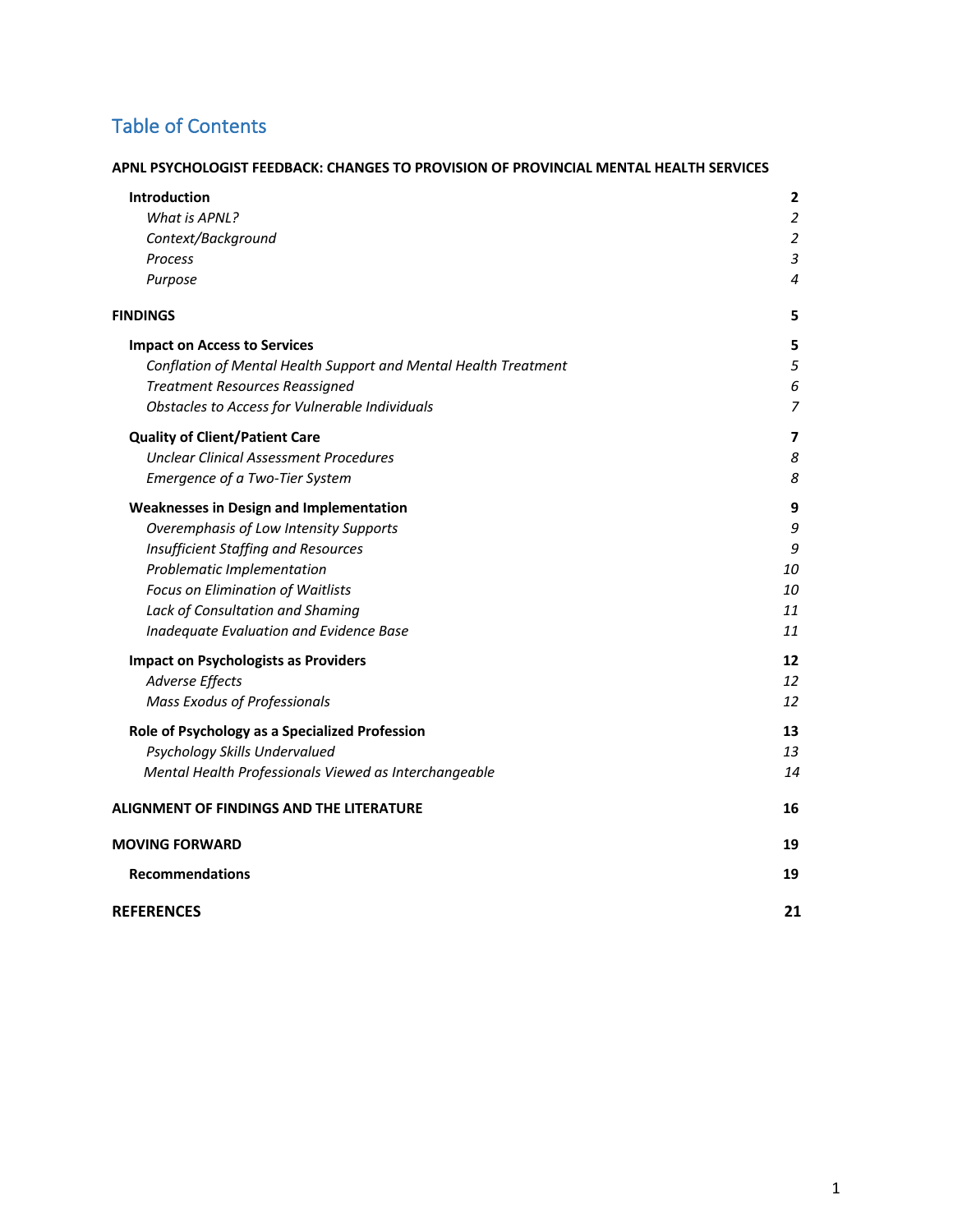# **APNL Psychologist Feedback: Changes to Provision of**

#### **Provincial Mental Health Services**

#### *What is APNL?*

The Association of Psychology in Newfoundland and Labrador (APNL) is an organization dedicated to furthering the discipline and profession of psychology in this province. APNL supports the discipline of psychology in its broadest form. Most APNL members are Registered Psychologists (R.Psych.), working in post-secondary, healthcare, education, or in private practice. Some members may be graduate students of psychology and other members may be teaching psychology at the college or university level and/or engaged in psychological research.

The APNL was established to support the profession of psychology and its role in promoting psychological health and human welfare, including upholding the Canadian Psychological Association's Code of Ethics and Practice Guidelines, to promote continuing education of Psychologists, informing the public about Psychologists and psychology, and advocating for the availability and provision of psychological services to the public. In addition, APNL fosters communication among the Psychologists of Newfoundland and Labrador and represents them on provincial- and national-level discussions of issues concerning psychology.

#### *Context/Background*

In 2015, an All-Party Committee on Mental Health and Addictions was established by the Government of Newfoundland and Labrador and began a consultation process toward addressing challenges.

In March 2017 this effort culminated in a report entitled *Towards Recovery: A Vision for a Renewed Mental Health and Addictions System*, which contained 54 recommendations to transform the way mental health and addictions services are delivered in Newfoundland and Labrador. Improvements were identified as necessary in the areas of prevention, service access, quality of care, policy and programming, as well as stronger supports in the community. A stepped care approach was one of the recommendations noted, with the report stating:

"A stepped-care approach increases access to services by matching mental health needs to the most appropriate level of care. This approach takes pressure off growing wait lists, so people who need higher levels of care can access services more quickly. To provide stepped care, more services are required to meet unique needs with a greater focus on prevention and early intervention."

In September 2017, the Government of Newfoundland and Labrador launched a "Stepped Care 2.0" emental health demonstration project through a partnership between the Mental Health Commission of Canada (MHCC), the Government of Newfoundland and Labrador, the Regional Health Authorities, CHANNAL (a mental health consumer self-help and advocacy network), and Memorial University of Newfoundland, with Dr. Peter Cornish as the project lead. This project culminated in Fall of 2019.

Following the roll out of this demonstration project, and particularly over the 2018-2019 year, the Association of Psychology Newfoundland and Labrador (APNL) received concerns from numerous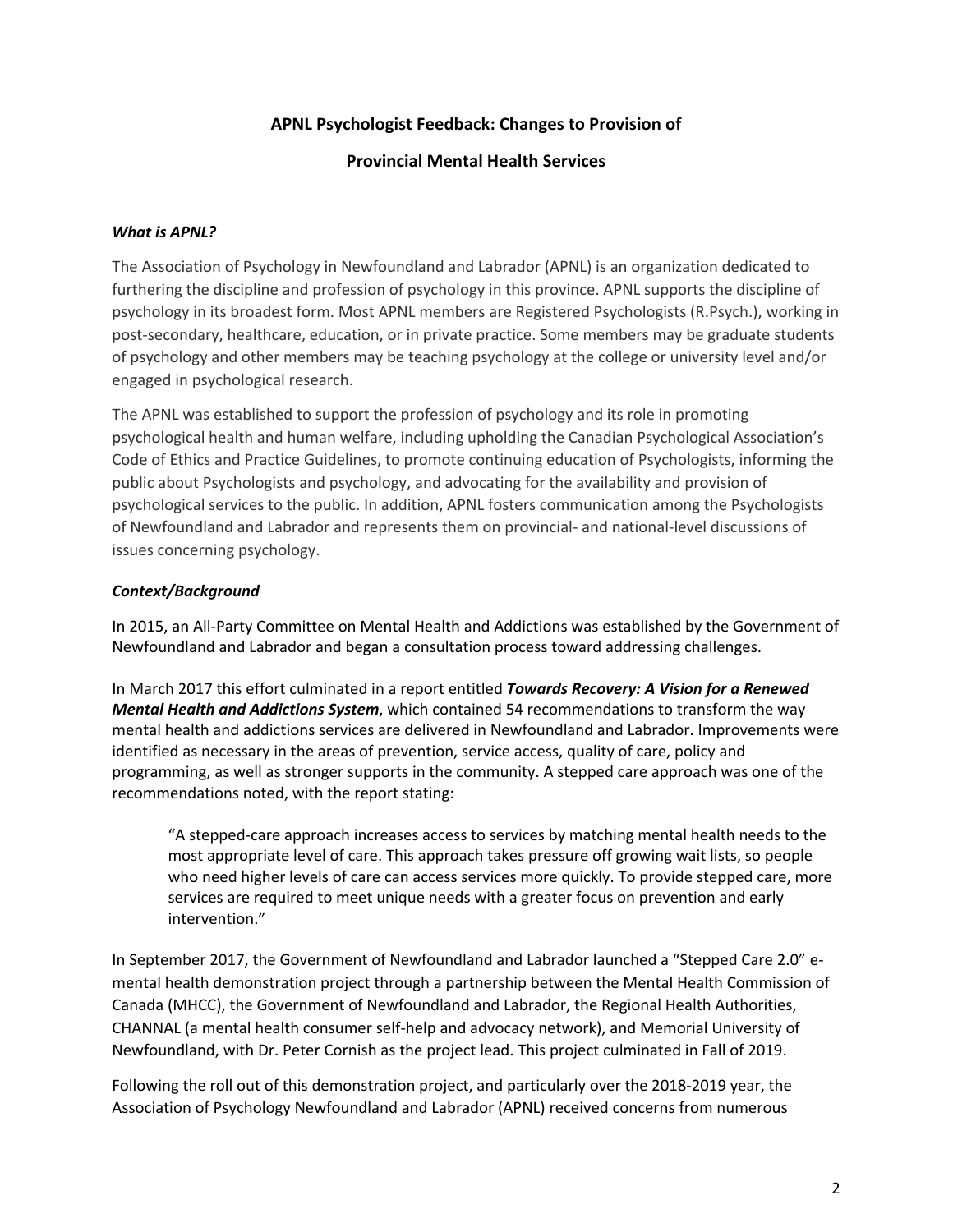members about psychology's place in this new system. Psychologists with direct experience of the new model noted a lack of opportunity to have the voice of Psychologists heard and their concerns acknowledged, amid ongoing and sweeping changes within the mental health and addictions programs, university mental health services, and throughout public and private sectors.

**When Psychology as a specialist field was not included in a series of feedback sessions in Spring 2019, APNL approached the province's Mental Health and Addictions (MH&A) representatives to request such an opportunity and ensure that the experiences of Psychologists were captured.** APNL was invited to meet with MH&A representatives and presented a plan to gather and provide such feedback. The plan was accepted, and government representatives expressed an interest in learning about the experiences of Psychologists and an openness to having APNL lead this process.

#### *Process*

APNL held a Feedback Forum for Psychologists on the topic of recent changes to the Mental Health and Addictions system and programming on July 26, 2019, which was attended by 26 members. Topics discussed were guided by information provided by Mental Health and Addictions regarding its new Stepped Care Service Model, which was circulated to members ahead of the focus group.

Following the release of a final report on the Stepped Care 2.0 MHCC project noted above, *Newfoundland and Labrador Stepped Care 2.0 E-Mental Health Demonstration Project*: (https://www.mentalhealthcommission.ca/sites/default/files/2019-09/emental\_health\_report\_eng\_0.pdf), APNL opted to follow up with a survey of Registered Psychologist members. The online survey sent to all APNL members in October 2019 served to both augment the **very limited feedback from Psychologists as stakeholders** noted in the MHCC report and to triangulate findings of APNL's Psychologist Feedback Forum with a second data source.

The objective was fulfillment of our commitment to our members and MH&A representatives to provide comprehensive and detailed feedback from this province's registered Psychologists. Some 43 members completed this survey, in contrast to a much smaller number of Psychologists represented in the Stepped Care 2.0 MHCC demonstration project final report.

Survey questions were intentionally designed to closely reflect the questions to health professionals that had been used in the MHCC evaluation on stepped care/e-mental health. This design sought to maximize relevance to stakeholders on that team and provide a more representative point of comparison. Themes that emerged during the Psychologist Feedback Forum further informed survey design.

#### **Preliminary findings were presented to MH&A staff for the Government of Newfoundland and**

**Labrador** by Dr. Lisa Moores, then APNL President, **on October 23rd, 2019**. Final analyses and data interpretation were completed in early 2020. Thereafter, a review of the emerging findings within the context of the literature on clinician experiences of stepped care in countries where this model was previously implemented was undertaken. A brief summary of relevant scholarship is also provided. This information allows for a deeper understanding and appreciation of the consistency of the difficulties associated with real world implementation of stepped care models, refuting the assumption that such struggles emerge from resistant providers or are profession-specific in nature.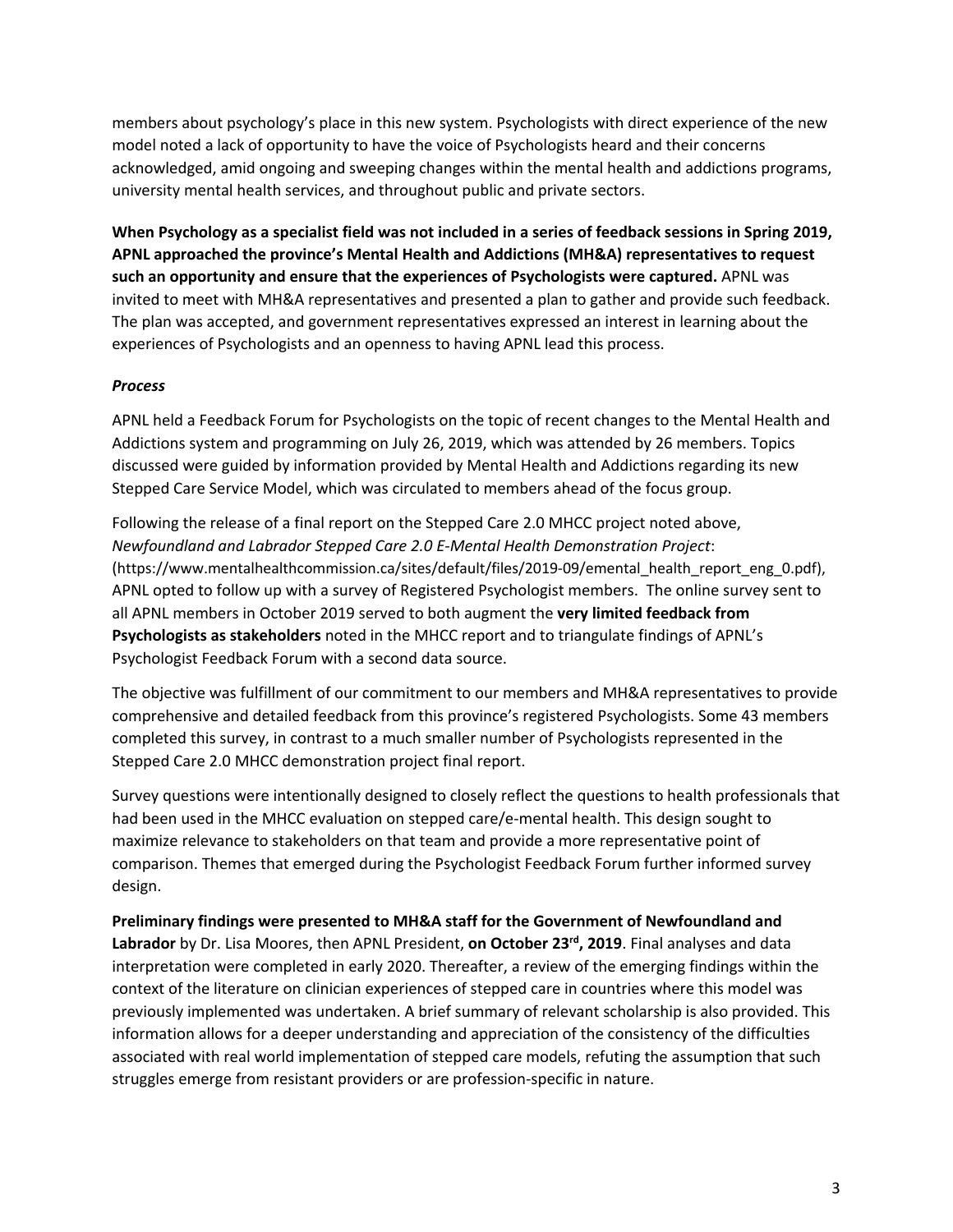This report was made available to APNL members, however, its public release and dissemination was postponed to prioritize response to the Covid-19 pandemic. Given the far-reaching and enduring mental health impact of Covid however, distribution for careful review and consideration of the information provided within has become even more critical.

#### *Purpose*

The primary goal for this project was to ensure that every APNL Psychologist member had adequate opportunity to share their feedback as stakeholders and practitioner specialists within the mental health system. We sought to provide the provincial government with information that accurately represented their professional experiences as Psychologists and mental health specialists and contribute to a thoroughly informed decision-making process.

**Moreover, it is notable that since this projects' inception, psychologist vacancies within the local public health system have risen sharply, reaching a crisis level. In order to address this issue, the underlying systemic issues described here must be recognized and resolved.**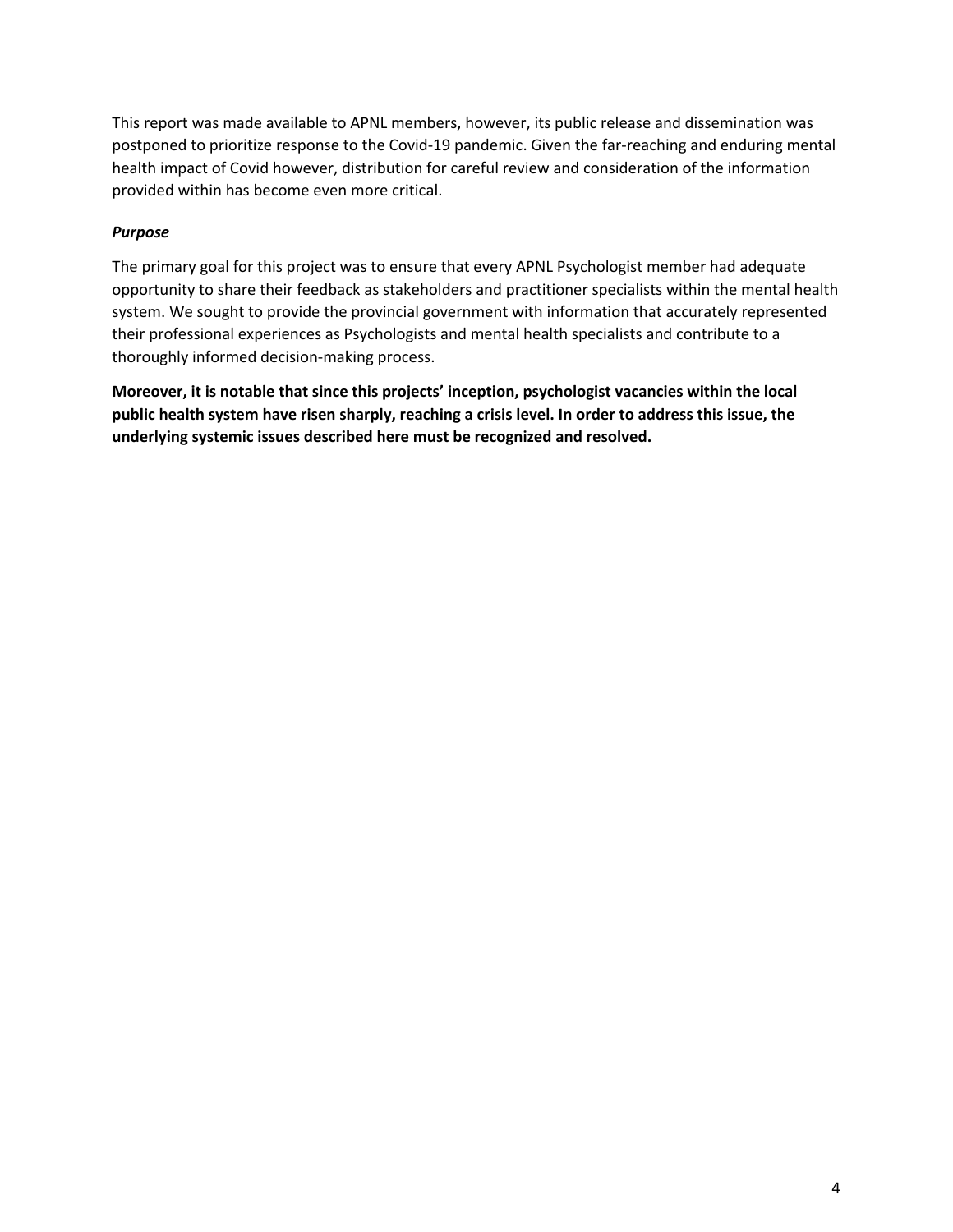#### **FINDINGS**

An exploration of the survey data identified five main overarching areas that emerged from the questions and qualitative responses:

- 1) Impact on Access to Services
- 2) Quality of Client/Patient Care
- 3) Weaknesses in Design and Implementation
- 4) Impact on Psychologists as Providers
- 5) Role of Psychology as a Specialized Service

In addition, respondents were given the opportunity to provide narrative/qualitative responses to questions about the overall impact of Stepped Care in their lived professional experience, what they thought would be most important for Health Authorities and the Government to know about a Stepped Care approach from Psychologists working on the ground, and what they thought would improve Stepped Care as it currently stands.

Given the considerable thematic overlap between the quantitative and qualitative survey responses and the data gathered in the feedback forum, Psychologist responses from these combined sources of information are reflected in the following summary.

#### **1. Impact on Access to Services**

#### *Conflation of Mental Health Support and Mental Health Treatment*

Increased accessibility to mental health services was identified as a critical recommendation and priority in the Government's Towards Recovery Report and has featured as a prominent target in recent systemic changes. Psychologists indicated, however, that the impact of systemic changes on service access could not be meaningfully discussed without identifying *which* mental health services were being referenced. Numerous members noted a trend toward referencing MH service access in broad and nonspecific terms in communications to the public and through the media as well, with wait time reduction or "waitlist elimination" cited as an achievement of the new model. Clinicians working within the system daily are concerned that such generalization across an expansive system is misleading. Psychologists clearly delineated **substantial differences between the impact of changes on access and wait times for general low intensity mental health** *support* **versus access and wait times for mental health** *treatment*.

Participants widely acknowledged the real benefits of augmenting low intensity mental health supports that are appropriate for a broad range of individuals who may not meet clinical criteria for other services. **Supplementary supports were endorsed as means of promoting mental wellness**, allowing individuals to access timely support at a time when motivation may be higher, and utilizing a strengthsbased approach to facilitate client empowerment. Psychologists noted that, "stepped care helps get people access to some form of initial support through Doorways more quickly," particularly for "clients who have lower levels of need," and acknowledged the "shorter wait times to access services" as an advantage.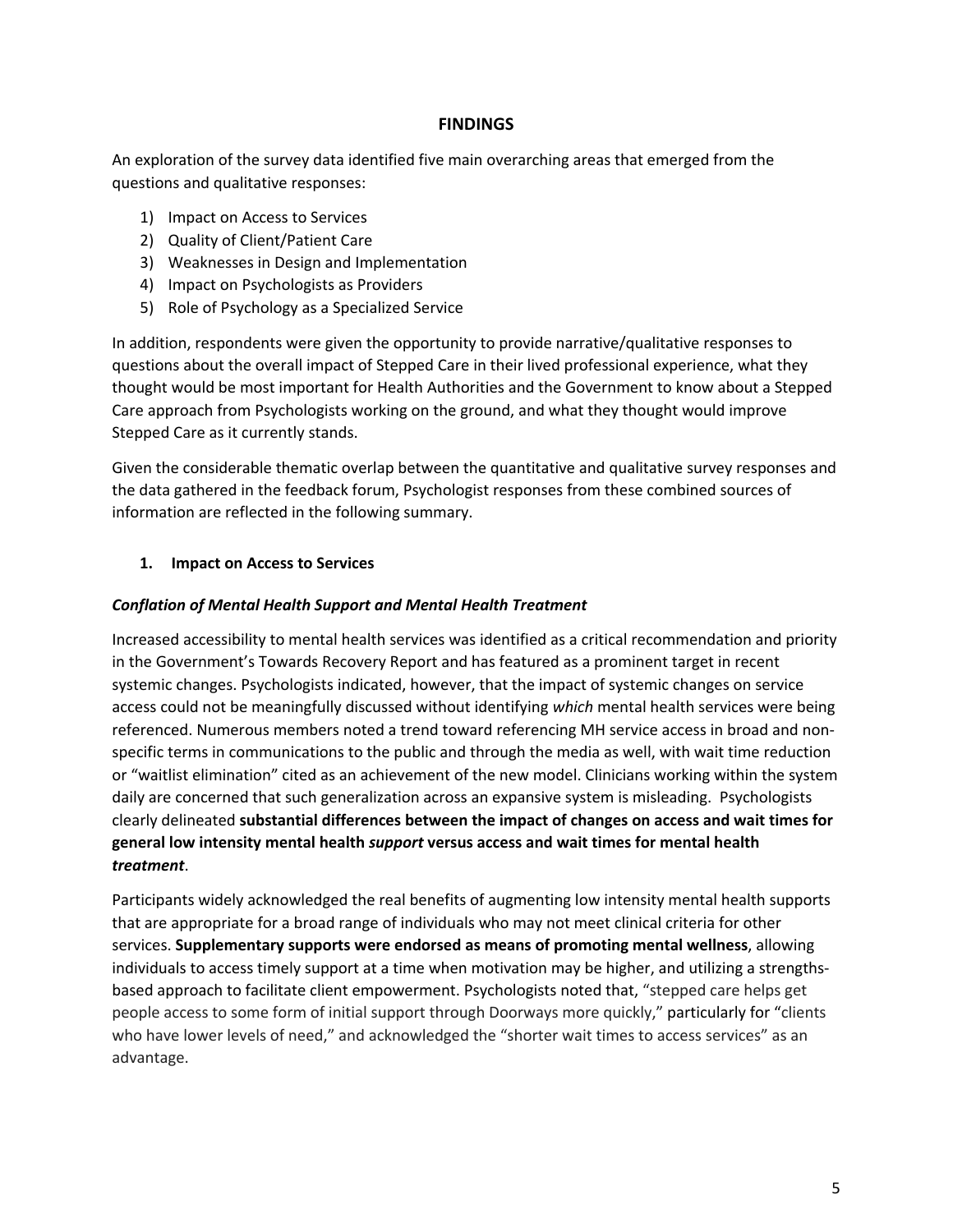**Same-day, drop-in, and single session supportive counselling services were recognized as necessary and valuable supplementary programming that held** *theoretical promise* **to complement and ease some strain from more intensive mental health treatment services**. Forum and survey responses spoke to this at length with participants stating, "single-session services are very useful, but only when used as an adjunct service" and can provide "good beginning info and skills" as a "complement" or "extra service." In summary, this province's **Psychologists are not resistant or closed to the benefits of low intensity mental health support services** and their role in the development of a more comprehensive mental health system.

Conversely, **NL Psychologists did not see the same positive impact on access for the psychological services they provide within more specialized mental health** *treatment* **programs.** The survey found that an **overwhelming majority of 70% of Psychologists responding found that Stepped Care** *did not improve* **or only** *minimally improved* **access to the psychological services they provide**, while wait times for the same reportedly *did not decrease* or only *minimally decreased* for 58% of participants*.* Participants reported "lower access to psychologists for ongoing therapy" and highlighted the differentiation of access by noting that Stepped Care "provides timely access to initial mental health [support] services but does not speed up access to evidence-based [treatment] services" and commenting, "while some people are provided with more access at the lower-levels of intensity, stepped care has decreased availability of the 'middle levels'."

Notably, participants indicated these conclusions were not based on general perceptions but rather their own professional experiences within the system and what clients have directly communicated to them as care providers. Reponses included, "my clients have considerable trouble accessing longer individual services", and:

"[Stepped care] is presented as a model that will improve services for clients by giving them access to the service they need when they need it. I have not found this to be the case in my clinical practice, as often the higher steps remain inaccessible due to wait times and demand."

#### *Treatment Resources Reassigned*

Moreover, many Psychologists reported that in addition to not improving access to middle steps and specialized services, **Psychologists working within these programs indicated their clinical time is being reallocated from their more intensive work with clients in their existing roles to run same-day and single session program**s. Participants were clear that this was not occurring on a voluntary basis for many clinicians.

With no increase in professional staffing and losing work service hours of existing employees, **access and service from such units would necessarily be decreased as a result of the Circle of Stepped Care model**. One respondent summed up the situation as follows: "Psychologists are being pulled away from their specialist work to do something better suited to a different skillset, so their patients are getting less care, not more."

Similarly, when asked about their experiences with e-mental programs/services, Psychologists acknowledged the "greater array of supports available" which expanded options for some clients, especially those dealing with anxiety and depression, but were found less applicable to specialized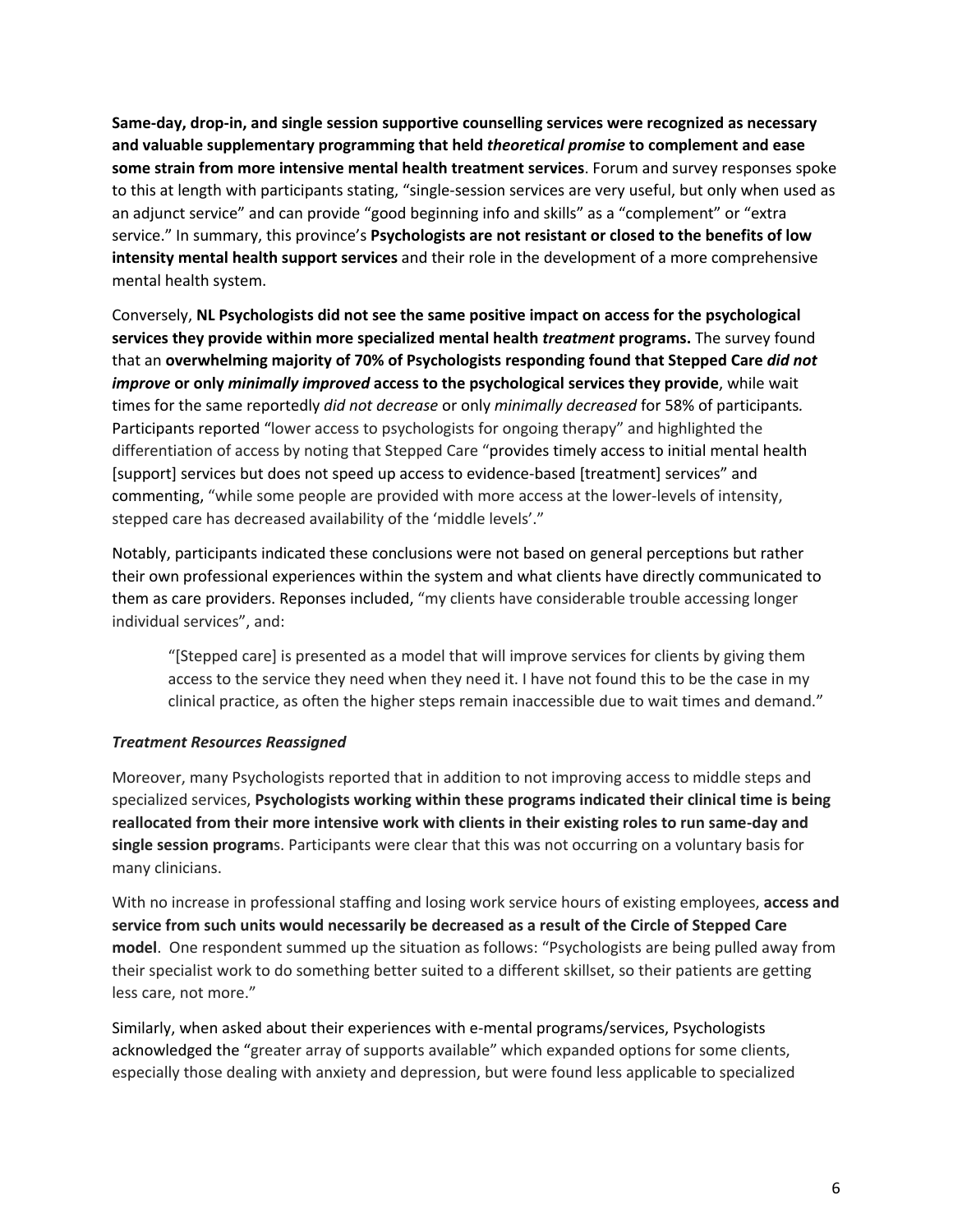services in many instances. Describing their own experiences as health care providers however, only 12% endorsed feeling *satisfied* with these services while 39% were *dissatisfied/very dissatisfied.*

#### *Obstacles to Access for Vulnerable Individuals*

It is also imperative that any meaningful discussion of Newfoundland and Labradorians' mental health pay particular attention to the most vulnerable members of an already vulnerable patient/client population. This includes children and youth, the elderly, populations at higher risk of mental illness, as well as individuals with comorbid mental disorders and complex health needs. Psychologists participating in this feedback process **clearly voiced a strong concern that the design and implementation of the Circle of Stepped Care** has not improved access for these members of the public, but has inadvertently **amplified barriers to accessing appropriate evidence-based treatments for vulnerable subgroups**:

"This [framework] creates an extra step for clients who need longer term treatment, and they have to share their story with more treatment professionals. I also worry that many clients choose not to attend same day clinics as they do not believe their treatment needs will be met."

Furthermore, the very nature of a client's disorder or mental health diagnosis has an impact on their capacity to engage with intake services and stigma experienced, as noted by numerous respondents:

"While I can see the benefit of allowing clients to 'pull on the service' and use as they need, I think most people realize that someone who feels a burden to others (as in depression), is not able to be assertive (as in individuals with history of abuse) or has anxiety (and therefore may not be able to make phone calls), are therefore left without any service."

"Many patients who have exceptional needs will require continuous psychological care (e.g., paediatrics, brain injuries, neurodevelopmental disorders such as ASD, FASD, which requires them to be kept in active psychology caseloads to ethically ensure they are monitored and provided ongoing assessment and intervention as appropriate and needed. This cannot be achieved through single sessions, or without a consistent psychologist."

Psychologists who provided feedback are concerned that with greater onus to advocate for appropriate services falling on the client, "those who are unable to do this are falling between the cracks." Access to ongoing psychological treatment for chronic or severe mental health issues was a concern:

# **"Vulnerable client populations have to self-advocate numerous times in order to fight to be added to a psychologist's long-term case load."**

#### **2. Quality of Client/Patient Care**

Importantly, **APNL Psychologists also drew a sharp distinction between access to service and the quality of that care.** More expedient access at the cost of care quality was viewed as hampering both goals, with respondents explaining, "There is still **a revolving door** as clients who don't get what they need re-refer, placing strain on ACI."

Throughout the feedback forum and survey, the Psychologists of APNL repeatedly emphasized the importance of ethical and evidence-based practice for their clients. Psychologists (n=42) noted that for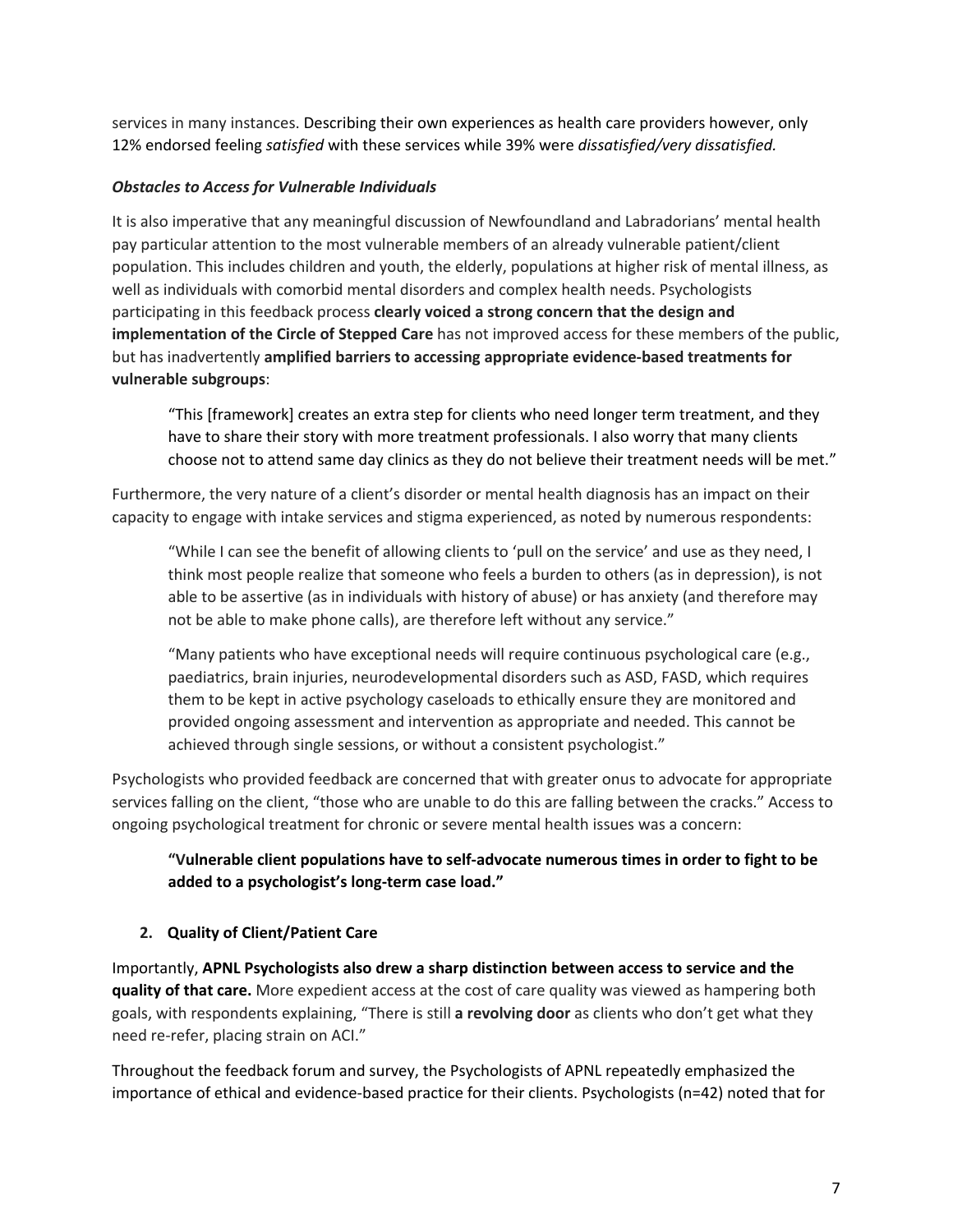drop-in/single-session service programs such as Doorways, 38% were *dissatisfied to very dissatisfied*, while 31% were *satisfied to very satisfied*. In contrast, almost two-thirds of Psychologists who responded (65%) noted that Stepped Care as it stands *did not* or *minimally* met the needs of their clients. Again, further data emerging from qualitative items and the forum focus group explain this finding as consistent with a differentiation of services for **mental health s***upport* versus those appropriate for the **mental health** *treatment* programs that Psychologists typically work within.

#### *Unclear Clinical Assessment Procedures*

APNL Psychologists also voiced concern that the lack of delineation between support and treatment in the Stepped Care 2.0 or Circle of Stepped Care models guiding MH&A reforms was further reflected in unclear screening, triage, and intake assessment procedures. While these processes involve different goals and practices, participants viewed them as not well articulated in the service model. Psychologists are concerned that the **lack of clinical assessment may be causing clients to be placed in services that are not appropriate for their needs**:

"A more expedient assessment is needed to see which step a client belongs and that severe clients are not given a band-aid approach or illiterate clients are not presented a tool they cannot use."

**Ill-defined roles and scopes of practice between professionals working within this system** not only limits the benefit of harnessing the unique and skilled areas of professionals (and in fact moving away from the gold-standard of interprofessional practice), it also *introduces real potential for harm that Psychologists clearly recounted calling attention to in the workplace and in early consultations*:

"It leads [clients] to seek services that are untrained in treatment of anxiety disorders and may communicate inaccurate and not evidence-based messages that further harm the client."

"The result is that people are either given inconsistent care at the lower levels or have to wait to receive the more highly-specialized higher-level intensities."

#### *Emergence of a Two-Tier System*

APNL Psychologists also drew attention to the resulting **emergence of a two-tier system of mental health care**, stating: "clients who are not getting what they need and are financially able are more often seeking private practice and paying from pocket" and "given that clients may feel like they are not getting what they need, they are going to private clinicians, thus creating a two tired system." Psychologists noted that private treatment is not an option for the majority of this province's citizens: "The model is ignoring services in the community such as referrals to Psychologists in private practice when clients have the financial resources or medical coverage to do so."

"Psychology services, true psychology services, are becoming a privilege of those who can afford to pay \$180 an hour. So, if you are a millionaire and have psychological issues then this system works fine. Unfortunately, the majority of Newfoundlanders and Labradorians are not millionaires. They do not have that choice."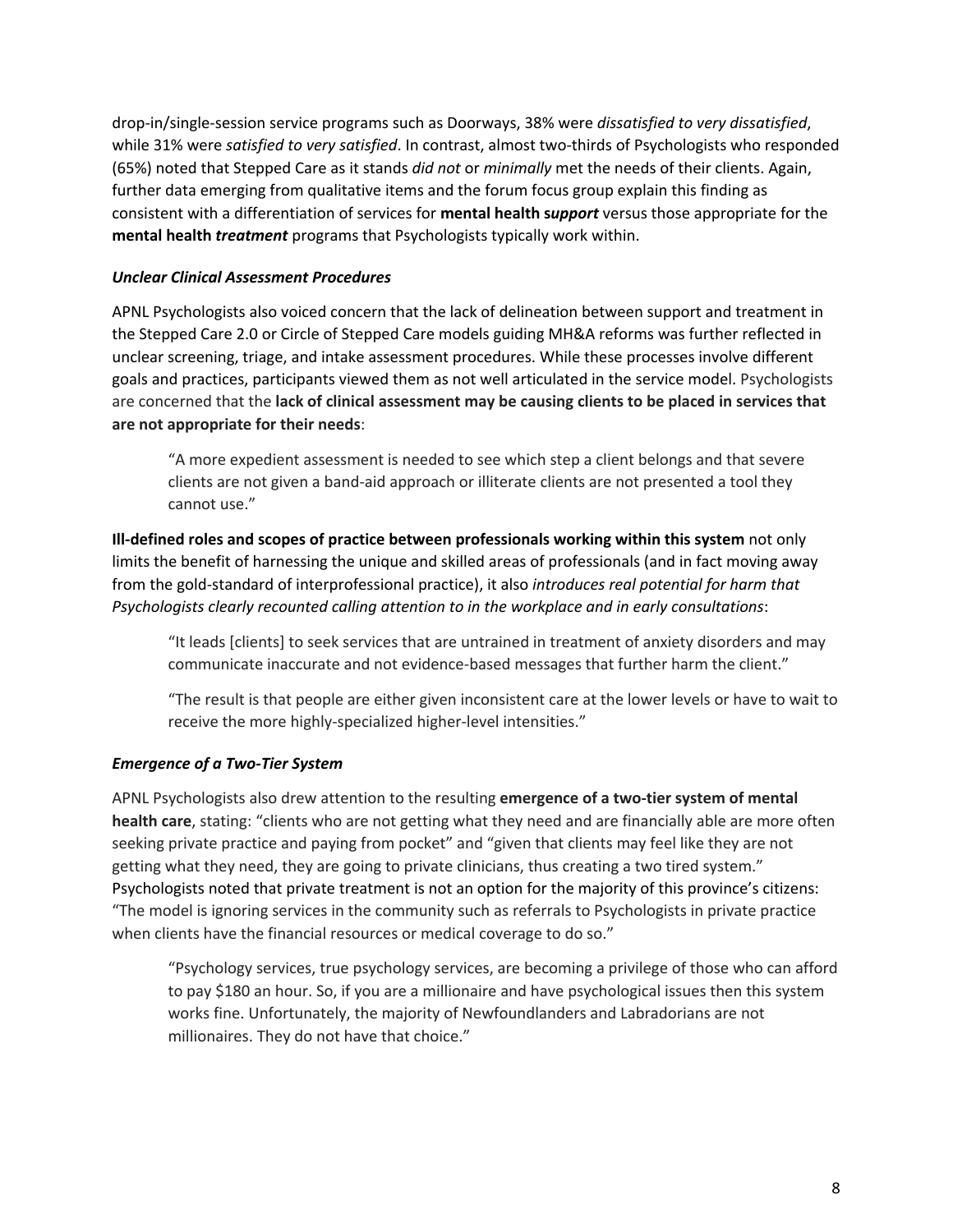#### **3. Weaknesses in Design and Implementation**

Stepped Care 2.0, the model underlying the current Circle of Stepped Care, presents a hierarchy of services and programs ascending in a stepwise fashion from least to most intensive. Services are intended to be selected to correspond to the needs of the individual client or patient so as not to exceed the intensity of resources required.

While supportive of appropriately matched care, Psychologists raised concerns that **the conceptual focus of the Circle of Stepped Care is not sufficiently developed** as a process model or complete system. In particular, the flow between steps and the process of service selection were viewed as underdeveloped and lacking both clarity and comprehensiveness. Participating Psychologists reported:

# **"Stepped care as it exists currently gives no guidance in terms of assessment, how to assign clients to steps empirically, nor what outcome warrants stepping up or down services."**

Particular areas of weakness, in the opinion of most participating Psychologists, were an **overemphasis on low intensity supports and inadequate staffing and resources, culminating in an unsustainable system**. Participants were unable to see any mechanisms for determining sustainability within the current model.

#### *Overemphasis of Low Intensity Supports*

The pronounced focus on low intensity interventions for mental health support exemplifies this perceived underdevelopment and was broadly recognized by participating Psychologists as problematic. Participants indicated that such a focus runs counter to the essence of a stepped care approach, which presents a wide-ranging array of services across the continuum. One respondent noted the model seemed "misnamed" as a result. Psychologists viewed this approach as short-sighted, commenting that:

"All the attention has been on how to get more people in without considering what to do with them once they have entered the system."

#### *Insufficient Staffing and Resources*

Added to a perceived overemphasis of low intensity programming, APNL Psychologists provided clear feedback on what they viewed as **grossly inadequate staffing and resources to support the model's implementation**. This was considered to be the primary barrier to success.

Regarding the influence on more specialized services along the continuum participants stated:

"**There are not enough specialized services, so clients are funneled into generalized services that cannot meet their needs**. As an example, all clients are sent to the same day clinic unless ACI specifically recommends Psychology. Therefore, someone who has panic disorder with agoraphobia is sent a letter telling them to phone in anytime in the next 6 months to book an appointment."

The result was viewed as an unsustainable system that appears to be without any clear guidance:

"When in full force, stepped care allows an open gate with rapid access, but this is only achievable when the majority of clients are not taken on for individual therapy. Thus, many clients are not having their needs met."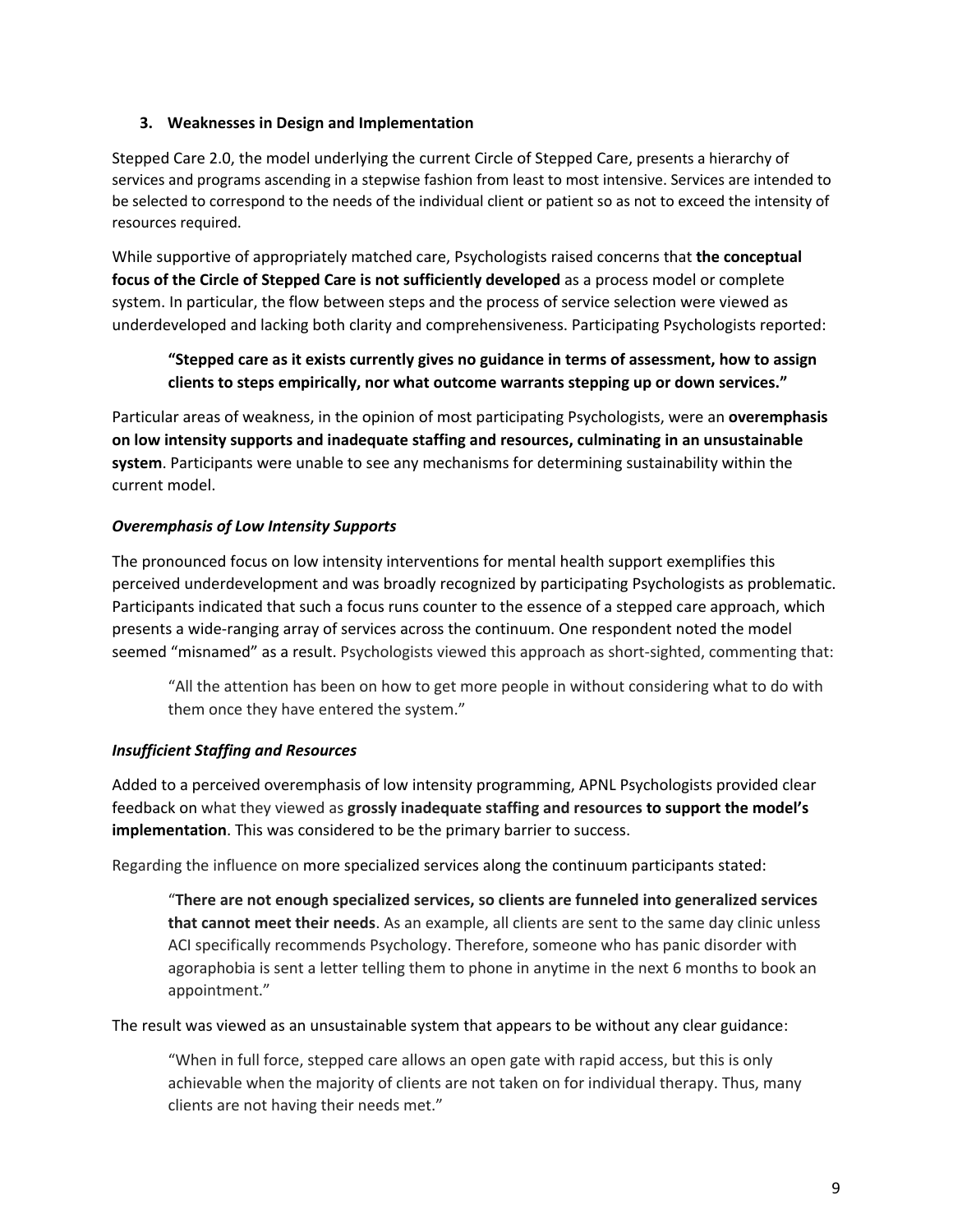"There are pieces to this that have potential for meaningful improvements, but **the promises that it can eliminate waitlists, makes a need for caseload limits redundant, and needs no additional resources to run are completely FALSE**. The math does not work, and some effort needs to be made to actually calculate the staffing needed at every level for sustainability."

The current model was seen by most Psychologists who provided feedback as **overpromising and underdelivering**, with one participant stating, "There is no evidence to back up these claims and they fuel unrealistic expectations."

#### *Problematic Implementation*

In addition to concerns about potential fundamental flaws in the design of the new stepped care system, APNL Psychologists also underscored wide-ranging issues with implementation. Implementation varied considerably depending on location and site, a point that was apparent in the forum and qualitative responses. The survey found that **Psychologists were largely dissatisfied by the way changes in mental health were implemented** (with 71% of 41 survey respondents noting they were either *very dissatisfied* or *dissatisfied*).

"Stepped care has not been implemented properly, especially trying to have psychologists at every step which has resulted in a disservice to all involved (clients, psychologists and even the stepped care model). Steps need to be properly staffed by specialized people and clients need to be allowed to receive a proper course of treatment as well as proper follow-up if they need it."

Indeed, Psychologists who had experienced stepped or collaborative care models in other locations reported experiencing a far less effective implementation in this province, noting a comparative lack of clinician input and miscommunication as key differences:

"I have been part of these models in other provinces which have improved access to care, reduced wait times and positively impacted client outcomes; however, the EH implementation has not followed these same trajectories and has been done without clinician input."

"Stepped care as a model has worked well elsewhere (e.g., UK), however the current version in NL has led to misinformation to the public, and dissatisfaction by clinicians who are unable to adequately and ethically provide treatment to their patients."

The size of the system targeted was seen as a likely contributing factor as one Psychologist commented, "It is extremely difficult to put this model into place in such a large health authority. The lack of services and clinicians has pulled people thin in their practice and has made services less effective." Another underscored the "need for clinician input in various sites due to varying structures and resources."

#### *Focus on Elimination of Waitlists*

Psychologists were also united in their disapproval of what was described as Government's selected mandate of wait list elimination as a primary marker of success, particularly given the lack of investment in additional mental healthcare providers. Participants provided insight into the consequence of this focus on the ground, disclosing:

"**The Government mandate of no wait lists without increasing service providers has led to managers hiding waitlists by calling them different names**,"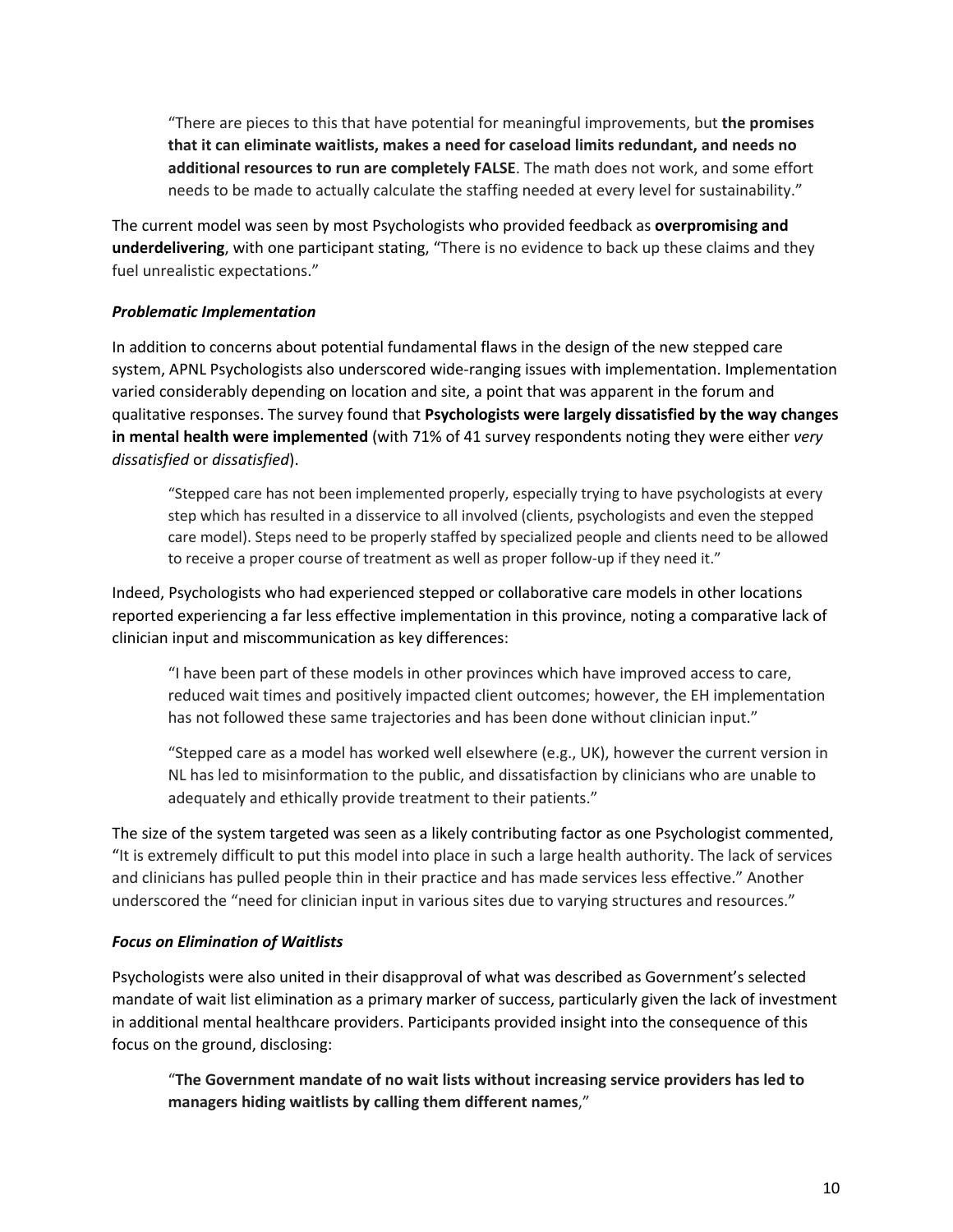"Wait lists have been reduced or eliminated but most clients are forced to attend same day clinics, even when their presenting concerns are complex."

#### *Lack of Consultation and Shaming*

Of great concern to APNL as a professional association, **a staggering 80% of participating Psychologists indicated that** *little* **to** *none* **of their input as Psychologists was encouraged or welcomed in the redesigning of Mental Health programs and services within a Stepped Care model in this province**. Some 66% noted that they *did not* or *minimally* felt safe providing honest clinician feedback and experiences regarding Stepped Care. Finally, over half (56%) of 41 item respondents noted that they were *dissatisfied* or *very dissatisfied* with their experience with the Stepped Care Approach for Mental Health Care as providers.

Time and again **APNL Psychologists recounted experiences of being labelled and dismissed when expressing concerns regarding their ethical obligations and participants largely perceived their concerns as ignored:**

"Clinical staff have been highly distressed. Despite sharing these concerns repeatedly, we are blamed as "resistant" to learning new ways or are 'fostering dependency' on treatment providers and are 'not empowering clients'."

"**We are shamed and criticized as we work to protect the public, provide evidence-based, client-centered and compassionate care, and consider the lives and realities of some very ill and vulnerable persons**."

APNL clinicians were clear that current concerns have been consistent since early days and feedback had already been provided to those heading the project on numerous occasions:

"Psychologists have voiced their concerns about this model for years and, to date, NONE of that feedback has been acted on or integrated into this. Consultation with psychologists has been virtually non-existent."

The reported result has been a sense of having valid concerns interpreted as troublemaking and dismissed as resistance, with one commenter flatly calling the initiative, "Yet another example of administrators failing to involve Psychologists and seeing their input as problematic."

#### *Inadequate Evaluation and Evidence Base*

As scientist-practitioners and scholar-practitioners, the education of Registered Psychologists includes intensive and rigorous training in both the conduct and evaluation of research. It is perhaps unsurprising then that Psychologists have expressed disapproval of the limited evidence base underlying Stepped Care 2.0.

In line with evidence-based practice and with regard to Stepped Care as a system overall, 59% of the 39 respondents completing this item noted that they felt the iteration of Stepped Care at hand either held *little* credibility or was *not at all* credible, with another 58% noting that they feel Stepped Care is *not at all* or *little* aligned with evidence.

and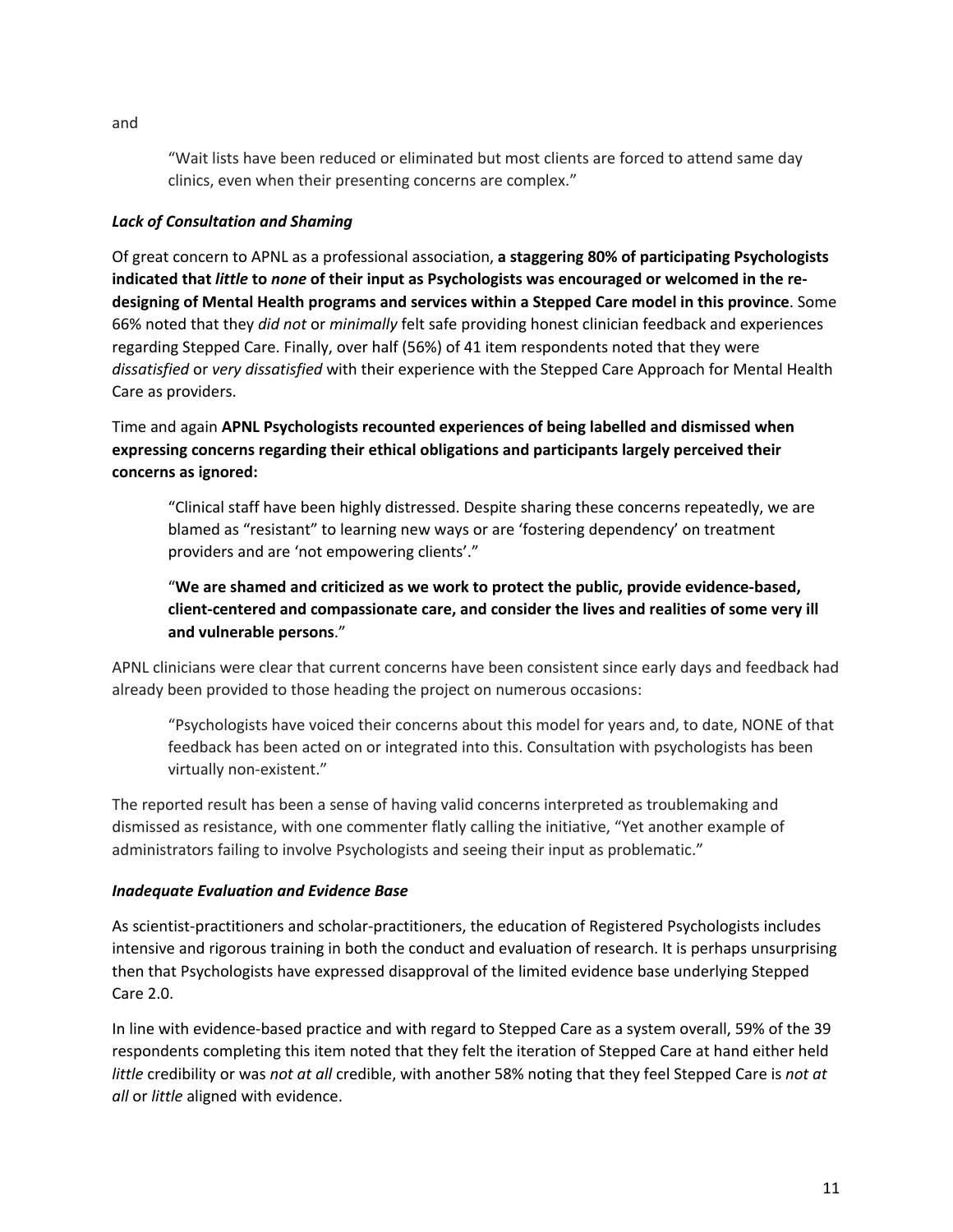**While the Stepped Care 2.0 model has been cited as "evidence-based", participating Psychologists did not view this specific version of stepped care as meeting the standards of evaluation required to achieve this designation**. The distinction between generic "stepped care" evaluation and evidence supporting the SC2.0 model specifically was also drawn. Additionally, the idea that the Government made a considerable investment in this approach *without rigorous independent evaluation* did not rest well with participating members as mental healthcare providers or tax-paying citizens, particularly given current economic challenges.

Moreover, respondents were critical of what they viewed as overly liberal assumptions in lieu of data and in some cases found discrepancies between feedback from clients and reports of program success, noting:

"Programs…are touted as having high satisfaction levels, but this is not reflected by speaking with families, who felt it was not helpful for them."

"It is extremely concerning to hear that clients who didn't come back 'got their needs met', without any research being done."

#### **4. Impact on Psychologists as Providers**

#### *Adverse Effects*

The negative impact of such issues on Psychologists as mental health specialists and providers was a pronounced feedback theme. Respondents highlighted increasing demands on Psychologists without a parallel increase in resources as fostering greater potential for burnout:

"From my experience, I feel as though the impact has been very negative in that more demands have been placed on psychologists to work in models that they do not feel comfortable in."

**Adverse effects on "mental health", "morale", and a pervasive feeling of being devalued and "disempowered" were consistently referenced across Psychologists** in both the focus group and survey. Psychologists are well aware of potential consequences stating, "this leads to more sick time, more unproductive hours at work, and a sense of despair and desperation." Feedback was also clear that this effect resulted not only from substantial system change and poor change management, but a sense that Psychologists' capacity for ethical clinical practice was being compromised and concerns not being acknowledged.

# *Mass Exodus of Professionals*

Responding Psychologists shared just how devastating the impact of this change has been, with one disclosing, "I have thought many times (and said aloud) over the last 3 years "I have got to get out of here," and if I could, I would just work in private practice", and another that, "**Being forced to work in ways that we find unethical, unhelpful, and dissatisfying means that the public system is losing good people to private practice**."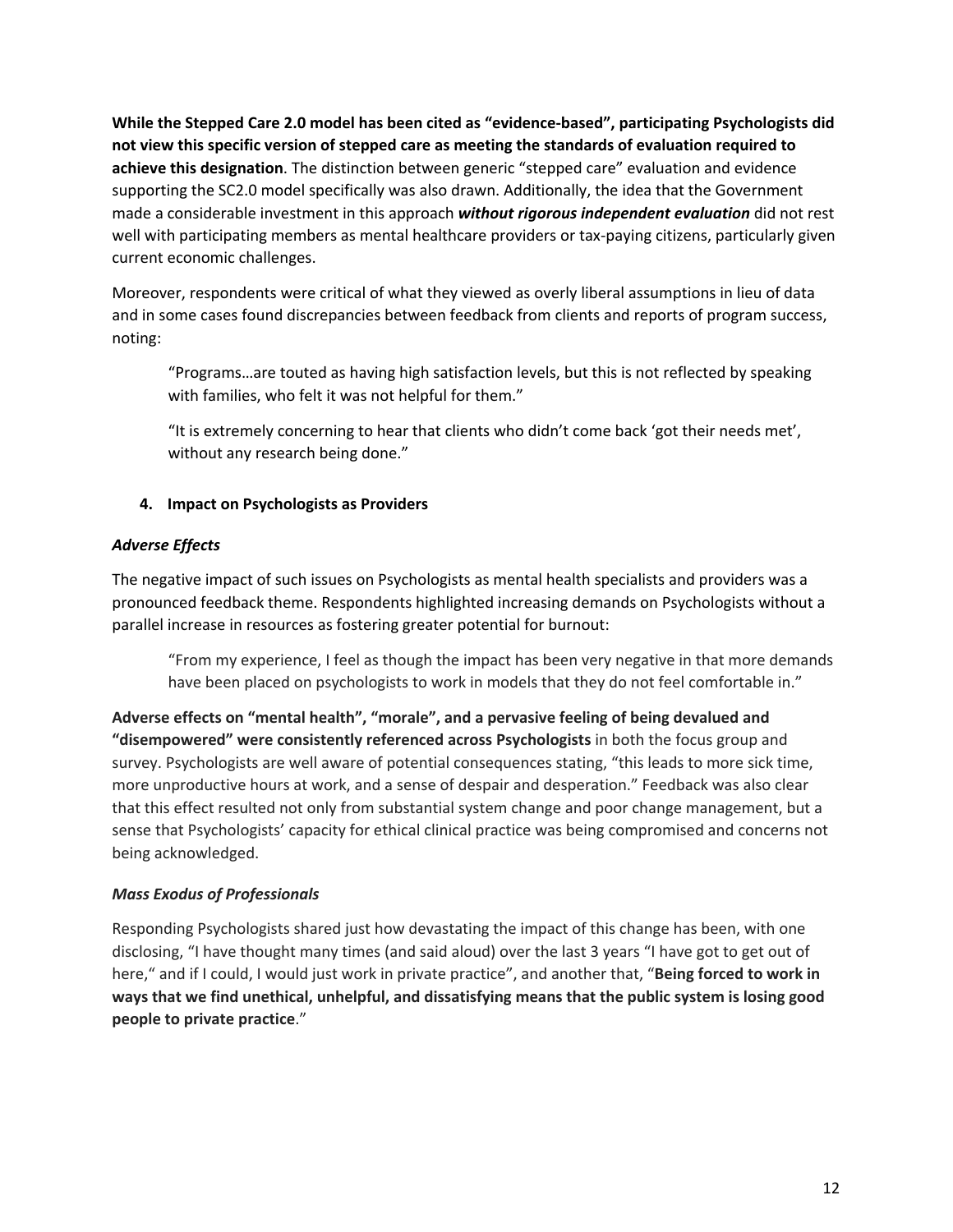Indeed, well over 1 in 4 Psychologists<sup>1</sup> have left their positions within the health system in the past **couple of years.** Notably, many of these Psychologists were mid-career clinicians with years of expertise and experience in the areas of supervision, consultation, and practice within the public mental health system. Changes to the mental health system were endorsed as factors contributing to this unprecedented loss of psychological expertise within Eastern Health by participating Psychologists. Additionally, the lack of Government response to this loss furthers concern about the role and value Psychologists hold within this province's MH&A system.

When asked, *64% of respondents said that they knew of colleagues who had left their positions as Psychologists within the public sector due to changes in mental health service provision*, with 10% preferring not to say and 26% saying they did not know of colleagues who had left their positions due to these changes. APNL Psychologists reported:

"**[Stepped Care in NL] has not been the success it's reported to be and has resulted in a mass exodus of psychologists leaving the healthcare system for private practice, partly because of this model."**

# **5. Role of Psychology as a Specialized Profession**

#### *Psychology Skills Undervalued*

Psychology is a specialized and intensively trained profession. As such, Psychologists' skills and services are unique and should be valued appropriately within our health care system. Based on feedback from our members, it was important to provide Psychologists with a voice to highlight how their own skills and specialization are being used.

Of the 40 Psychologists who responded to the relevant item, **half (50%) of respondents felt that their skills as Psychologists were** *not at all* **being used effectively**, with 18% noting their skills were being used *a little* within stepped care. Furthermore, a total **of 55% of respondents indicated that their skills as Psychologists were** *not at all* **valued in the current stepped care system**, with an additional 17% noting their skills were valued only *a little*.

Most feedback clearly denoted a need for Psychologists not to be taken away from their intensive practice and to have their specialization acknowledged and respected to the benefit of the province's MH&A system. Comments included:

"Psychologists are specialists and should not be 'at the front door.' Allow other mental health clinicians to run Doorways and allow Psychologists to practice as the specialists they are."

While a small number of respondents advocated for Psychologists across steps of care, this work was still envisioned within a specialist role:

"Psychologists have specialized knowledge and skill sets that can be helpful in refining the steps, however, they should have the freedom to go where their skill set is most suited. This may vary from psychologist to psychologist."

 $1$  Vacancy rates have continued to increase following completion of this report.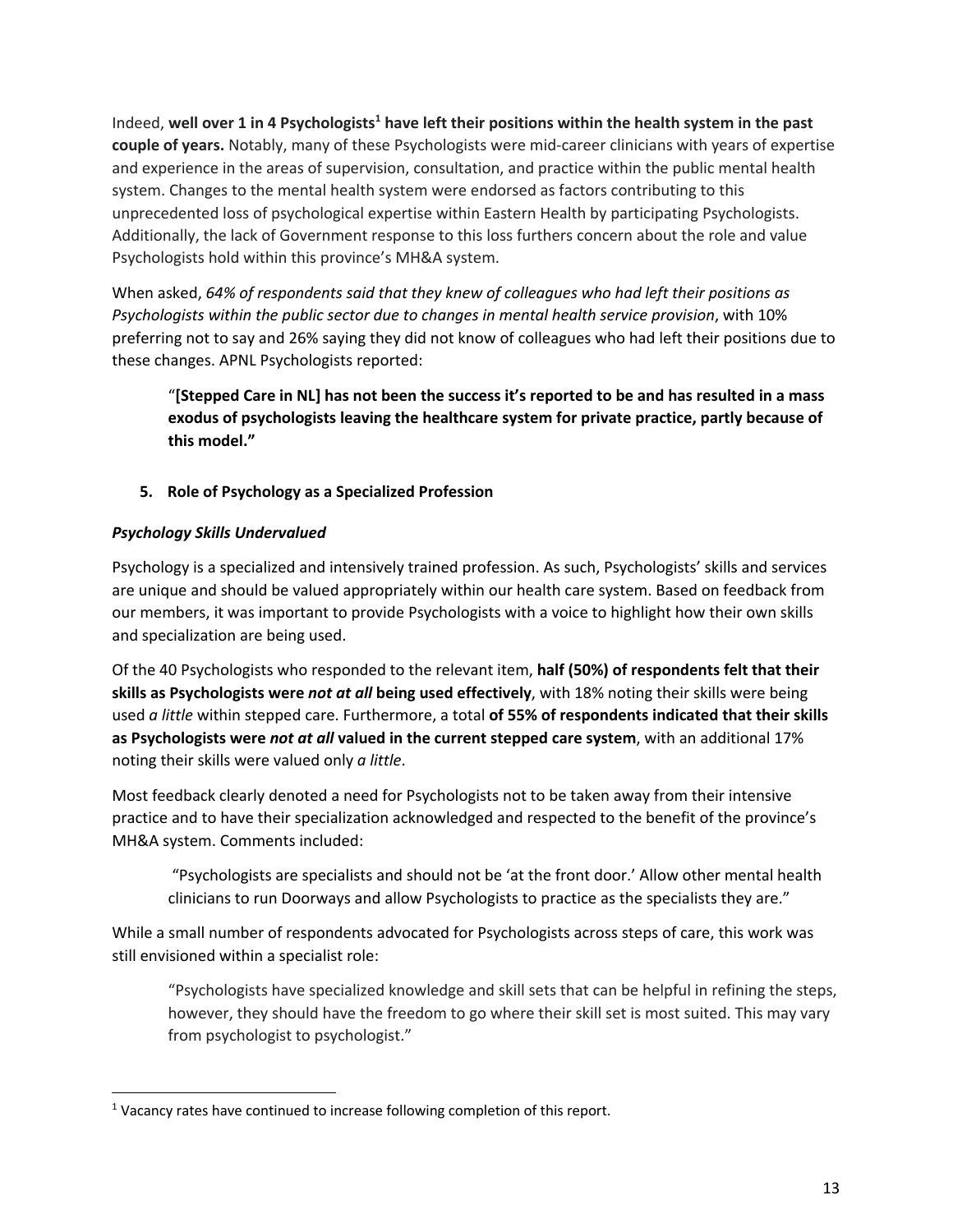#### *Mental Health Professionals Viewed as Interchangeable*

APNL Psychologists also expressed alarm regarding what they viewed as a **pronounced deprofessionalization of Psychology as a unique discipline within mental health**:

"Disregard or eliminate psychological expertise – all are 'mental health providers' – thereby providing subpar service to vulnerable populations. Psychologists' training is intensive and comprehensive and does NOT compare to [other disciplines].…"

"Stepped care devalues psychologists and is not interprofessional, instead it operates as though every mental health professional should do every role."

Respondents also highlighted that the services they provide have been extensively shown to be both effective and provide strong return on investment:

"They should not waste our PhD level training on single session/doorways interventions. We are trained to treat mental health issues with a course of treatment and have consistently demonstrated that **a proper course of psychological treatment saves money** in the long run, even if it takes longer initially."

Finally, participants drew attention to what they saw as a clear bias with regard to mental health care in comparison to physical health in this province. They highlighted underutilization of their significant diagnostic skills and a minimization of chronic and/or severe mental illness:

"Psychological treatment (from psychologists) is necessary and ongoing with those who have complex mental health needs. Psychological services are just as important as medication management for complex patients. Psychiatry… ABSOLUTELY depends upon the expertise of clinical psychologists to provide this important and necessary treatment."

"Comparing psychotherapeutic work provided by a psychologist and another discipline is like saying that nurses and physicians have the same medical expertise - which they clearly do not. They have different length and depth of training…"

"Psychologists are the physicians of psychotherapy and assessment. Our expertise is unparalleled."

Moreover, a large proportion of responding Psychologists believed that comparisons to physical health highlighted the inadequacies of current supports:

"**By disrespecting psychologists and watering down services, you are essentially taking away a vital service to marginalized populations. Would we take chemotherapy away from a cancer patient because it is too expensive? Would we limit it to 5 chemotherapy sessions and then they should be good**?"

Finally, participants described what they saw as a devaluing of their discipline and its unique attributes as a loss to the current process of systemic change as well. Psychologists are rigorously trained in many of the skills that underlie successful development and implementation of innovation and change management. Their extensive research and evaluation backgrounds could contribute considerably to the task of revisioning mental health care in this province. Yet, overwhelmingly, NL Psychologists experienced their input and contributions as unwelcome, stating: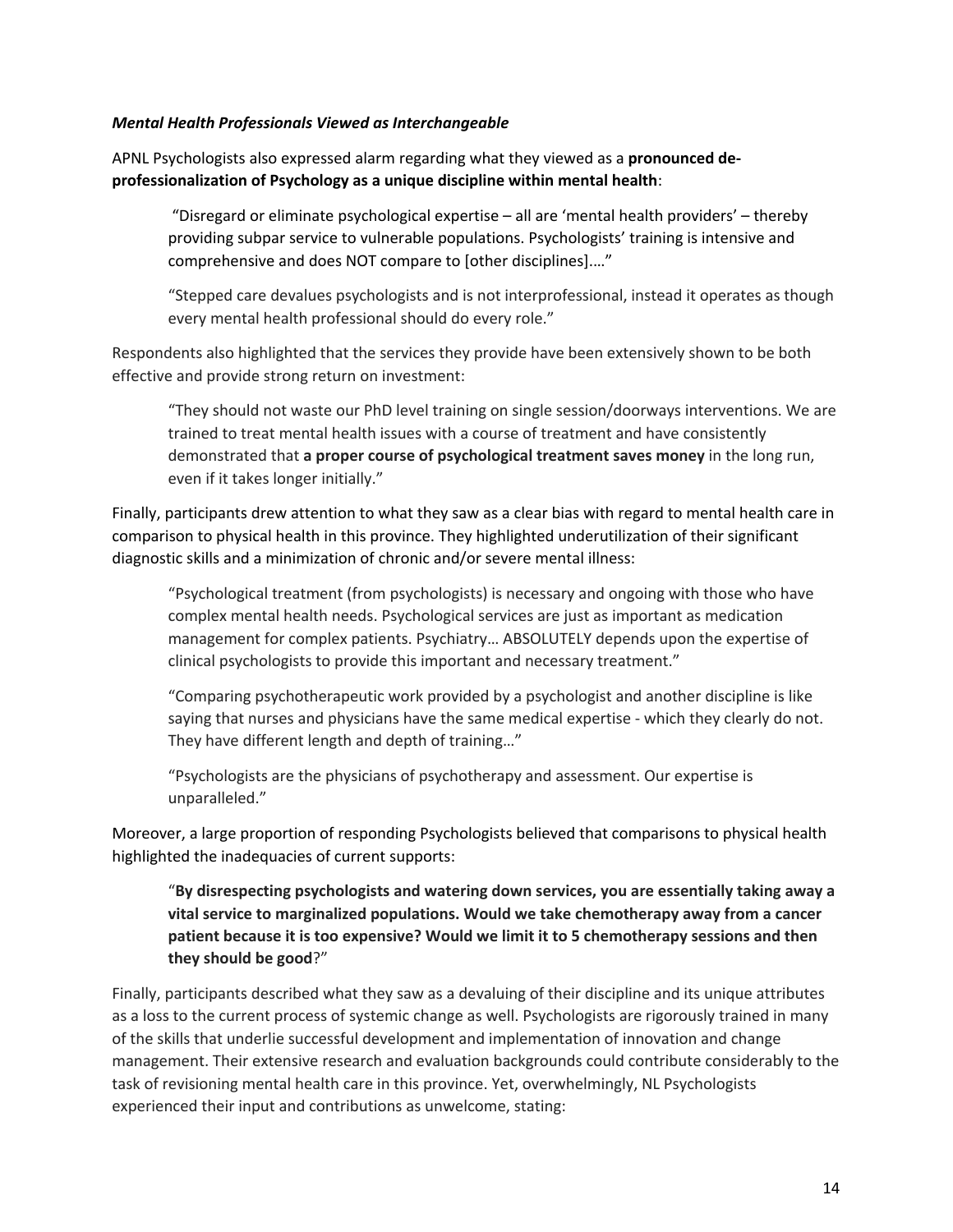"Psychologists are trained in evidence-based practice and uphold strong ethics; if they are saying the implementation and framework is not working, listen to them and see how to move forward."

"SC2.0 is not working as it currently stands. Seek knowledge and collaboratively work with your highly trained professionals. Seek to have a wide and diverse array of professionals at your tables, not just a select few."

"A rigorous evaluation completed by independent researchers who don't have a vested interest in SC is sorely needed as well as a thorough review of the literature…"

"You have hired us for our expertise, make use of that expertise to develop a model that is more than a flashy graphic and the latest buzzwords, one that actually works for the people of this province."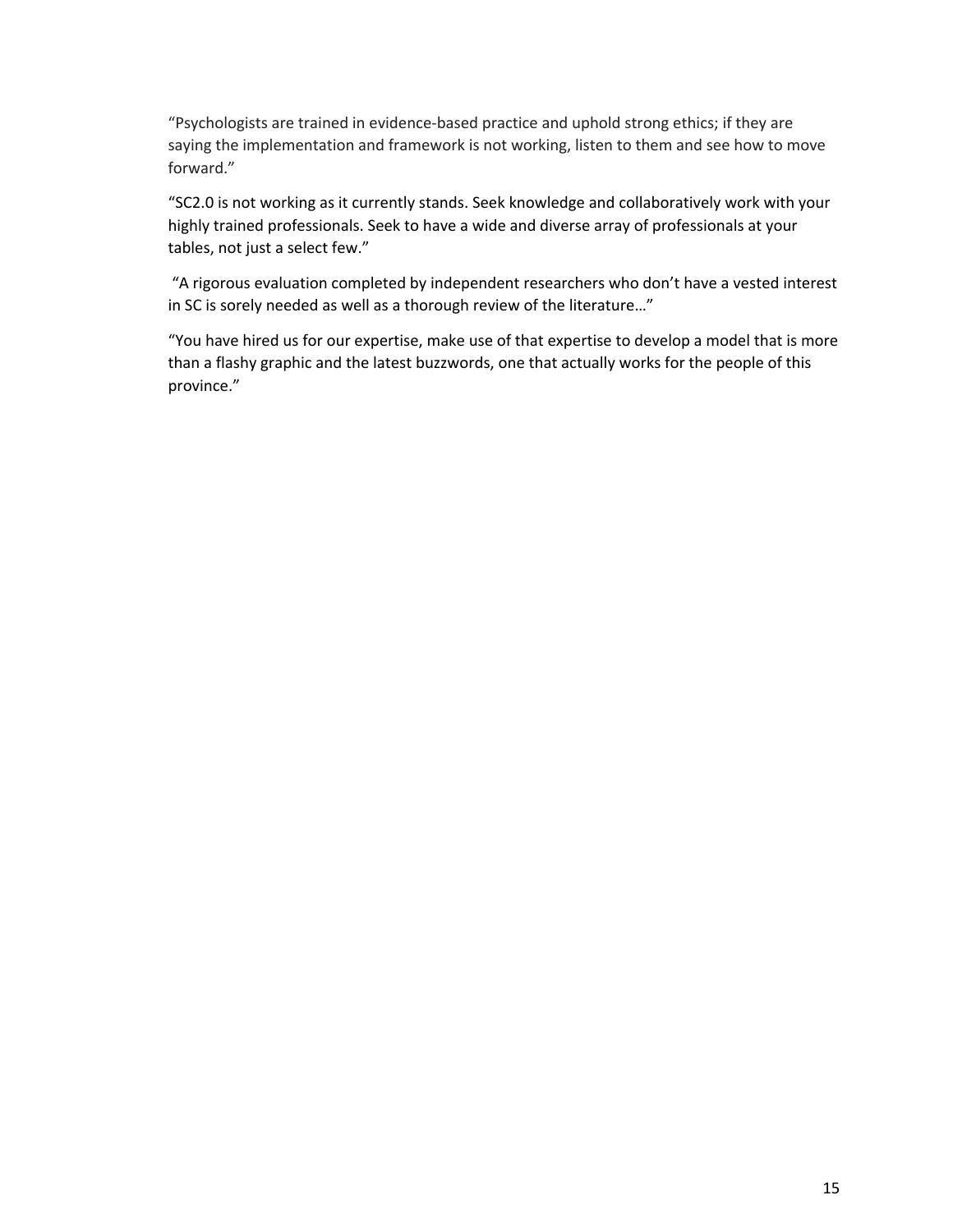#### **ALIGNMENT OF FINDINGS AND THE LITERATURE**

Perhaps the most compelling element of the findings emerging from this consultation process is the degree to which the experiences of NL Psychologists align with colleagues who experienced stepped care models within prominent initiatives in Australia and the UK. While this alignment provides a degree of validation that **the challenges experienced are indeed model-specific**, it conversely highlights the opportunities lost when highly skilled professionals within a system are not part of its redesign.

For instance, Carey and Damarell (2018) note that a number of **implementation problems appear across stepped care programs and can prove "insurmountable" without willingness to acknowledge and address them**. They identify three decisions as central to effective implementation: "how many clinicians should be involved?; when should people be stepped up?; and who should conduct the initial assessment?," Clear and explicit determination of these points is crucial to successful implementation, yet there is a pronounced lack of guidance on them. Each of these areas featured prominently in the experiences of NL Psychologists.

Indeed, ensuring adequate workload capacity within mental health is clearly recognized as a critical consideration in the Mental Health Commission of Canada's discussion paper on adaption of Australian and British approaches to the Canadian mental health context (Bartram & Chodos, 2018). **The commission reminds us that "true increases in access" emerge only from investing in an increased supply of mental health professionals, noting that "Anything less than an increase in supply could look like increased access, but actually be a shift from one type of practice to another."** This echoes the importance of calculating resources needed to attain sustainable programs and services strongly voiced by APNL Psychologists.

Secondly, **difficulties with stepping decisions have routinely featured within stepped care systems due to a lack of clear guidance** on how decisions to step up or down care will be made. In a review of stepped care programming, Firth and colleagues (2015) reported that decisions on the core "stepping" aspect of the model were in fact often not based on any evidence. Wide variation and uncertainty with regard to when and how to step up or down is apparent. Most concerningly, some research has indicated that over one quarter of patients may be lost through attrition at each stepping point (see Carey and Damarell, 2018), further supporting noted concerns.

The question of who should conduct the initial assessment, the last of Carey and Damarell's essential decision points, has also appeared in feedback from this province's Psychologists and is integrally tied to adequate professional staffing and made all the more important by known challenges with regard to stepping processes. Initial assessment determines where clients and patients will begin on the stepped care staircase and largely determine the efficiency of the system, appropriateness of treatment referral, and the quality of the client experience. **Experts in the field underscore the need for a comprehensive clinical interview** in which a variety of influential factors, including potential comorbidities, are considered and **strongly recommend that highly qualified clinicians with extensive professional experience conduct initial appointments** (Haug, 2015; Mander, 2014). While the Psychologists who provided feedback were vocal about the costs of reallocating time used for provision of specialist treatment to low intensity supportive intervention, this should not be confused with a resistance to development of psychologist roles focused on this area.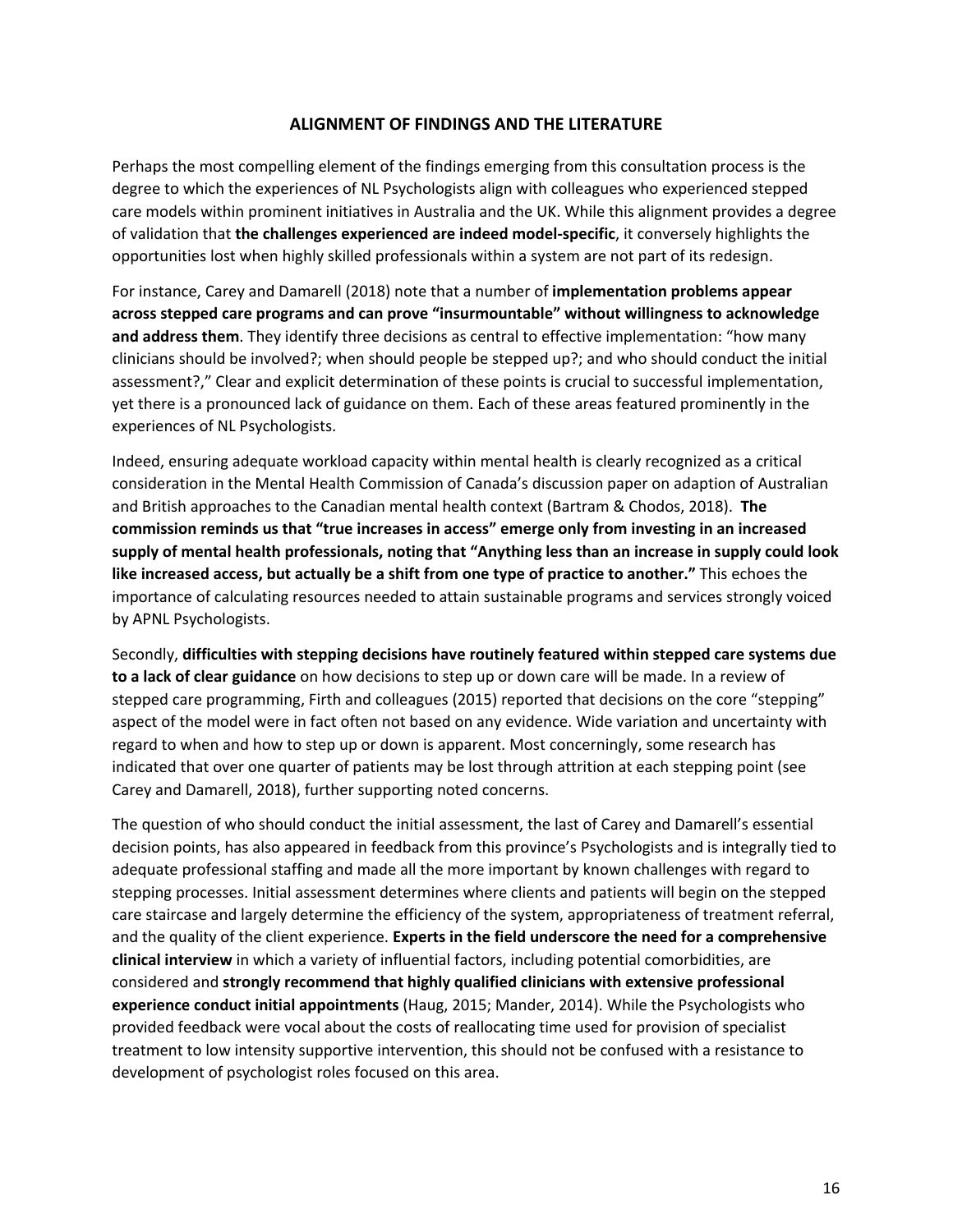Appropriate assignment of treatment "step" is particularly important for individuals with complex mental health needs and/or chronic disorders for whom short-term treatment interventions are not only insufficient but can in fact pose considerable risk for harm (Ballatt & Campling, 2011; National Institute for Health and Clinical Excellence, 2009). NL Psychologists also clearly communicated concern for the most vulnerable members of the population they work closely with each day – children and youth, the elderly, and individuals whose health condition result in functional impacts. Additionally, Mackinnon and Murphy (2016) purport that such individuals are unfairly disempowered and further stigmatized by service models that "pathologize" ongoing use of mental health services for ongoing needs as indicating "dependency", per common stepped care terminology. **It is important that the upper end of the Stepped Care staircase is as well developed as the lower to avoid oversimplifying complex processes and creating unrealistic views of mental health disorders and psychosocial difficulties** (Marzillier & Hall, 2009).

**Stepped care also tends to want for clarity regarding the roles of various practitioners and appropriate boundaries to guide the vital contributions of all mental health professions** (Mackinnon & Murphy, 2016), yet these components are essential to the development of healthy interprofessional teams within the mental health system. Such differentiation can facilitate smooth and efficient transitions between steps, head off costly duplication of services, and prevent frustration and attrition among service users by reducing the likelihood of finite resources and treatment time being wasted on inappropriate supports. Likewise, the full range of available interventions should be communicated to consumers (Marzillier & Hall, 2009). The impact of stepped care on NL Psychologists as individual clinicians within the system and as a mental health profession is likewise supported by the academic literature.

The nature of step-based systems has been widely cited as having the **potential to facilitate high rates of burnout among clinicians and costly staffing turnover** (Ballatt & Campling, 2011; Lyford, 2018; Westwood, Morison, Allt & Holmes, 2017). This consequence goes directly to the cost effectiveness of stepped care programming and must be given careful accounting in any reliable evaluation. Indeed, such **evaluation has demonstrated that increases in sick leaves and attrition within the UK's IAPT system not only compromised healthcare saving, but actually yielded operating costs in excess of existing mental health resources** (Callan & Fry, 2012; Griffiths, Steen & Pietroni, 2013). **Failure to draw on the expertise and qualifications of mental health specialists within the existing system was also noted as a common flaw in the U.K.'s IAPT** (Hemmings, 2012).

**In contrast, research has established that comprehensive treatment services provided by Registered Psychologists provide excellent return on investment for finite healthcare funding**. The Quebec-based National Institute of Excellence in Health and Social Services (NIEHSS, 2018) reports that even lengthy psychotherapy protocols would realize a 10% net reduction in health costs. According to a German study (Altmann et al., 2016) carried out with 22,294 participants, even treatment averaging 30 sessions of psychotherapy meetings (far greater than expected average) was found to be cost effective. Savings emerged from a 42% reduction in sick leave, 27% fewer in-patient treatment days, 22% decrease in hospital costs and 8% less cost for external services.

**One reality as we move into a post-Covid world is a heightened sensitivity to inaccurate health information and a low tolerance for positive, but poorly supported, claims**. While step-based systems hold potential for solutions (indeed most clinicians view their own professional practice as consistent with "Single Clinician Stepped Care") stepped care is often perceived to be "oversold", as evident in the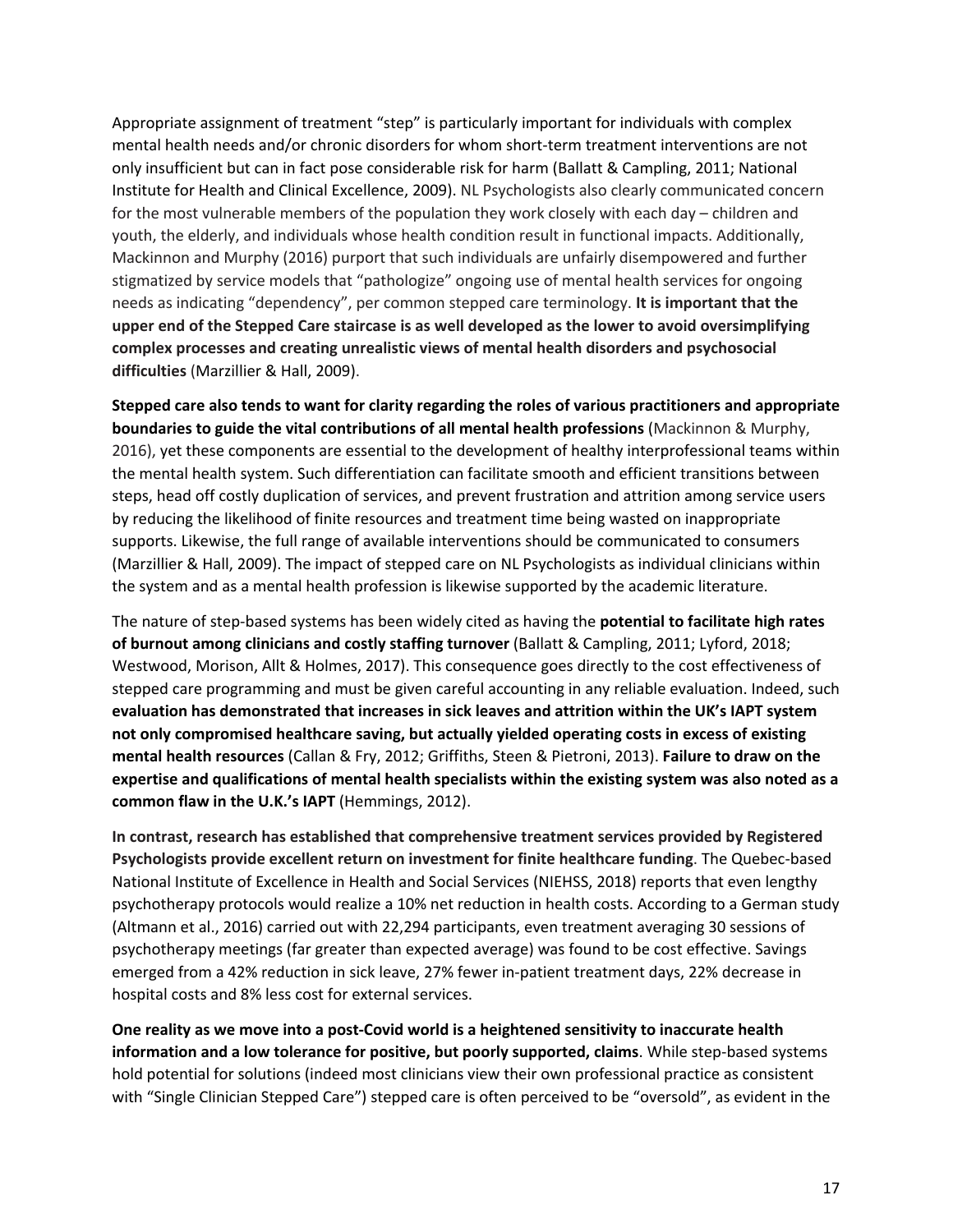feedback provided in this document. **APNL advocates that care be taken to maintain the appropriately critical lens required to cut through the hyperbole surrounding mental health innovation and focus on close consultation with all stakeholders**. Determination of progress should be informed by rigorous independent evaluation and the experiences of both MH services clients and the health professionals who have dedicated their working lives to helping them achieve their goals.

**The people of Newfoundland and Labrador were guided through a global pandemic by health leaders who chose to inform and educate the public with challenging but truthful information about a complex health crisis**. In doing so, Health Minister John Haggie and Chief Medical Officer of Health Dr. Janice Fitzgerald demonstrated the critical importance of relying on data and evidence rather than opinions and unsupported claims and won the trust of a province that repaid this measured and earnest approach with an unwavering commitment to "hold fast."

APNL commends the dedication shown over this difficult time in service of every Newfoundlander and Labradorian. Moreover, we encourage the Department of Health and Community Services to allow this pandemic experience to guide systemic changes within Mental Health moving forward, particularly as these services will be vital to managing the psychological aftermath of Covid. **APNL views this measured, realistic, and data-driven focus as precisely the approach needed to realize true and lasting positive change in the Mental Health system. The people of this province do not need platitudes; they need reliable progress**. The Association of Psychology in Newfoundland and Labrador looks forward to contributing to that progress in this next phase of development. The following section provides an overview of recommendations to that end.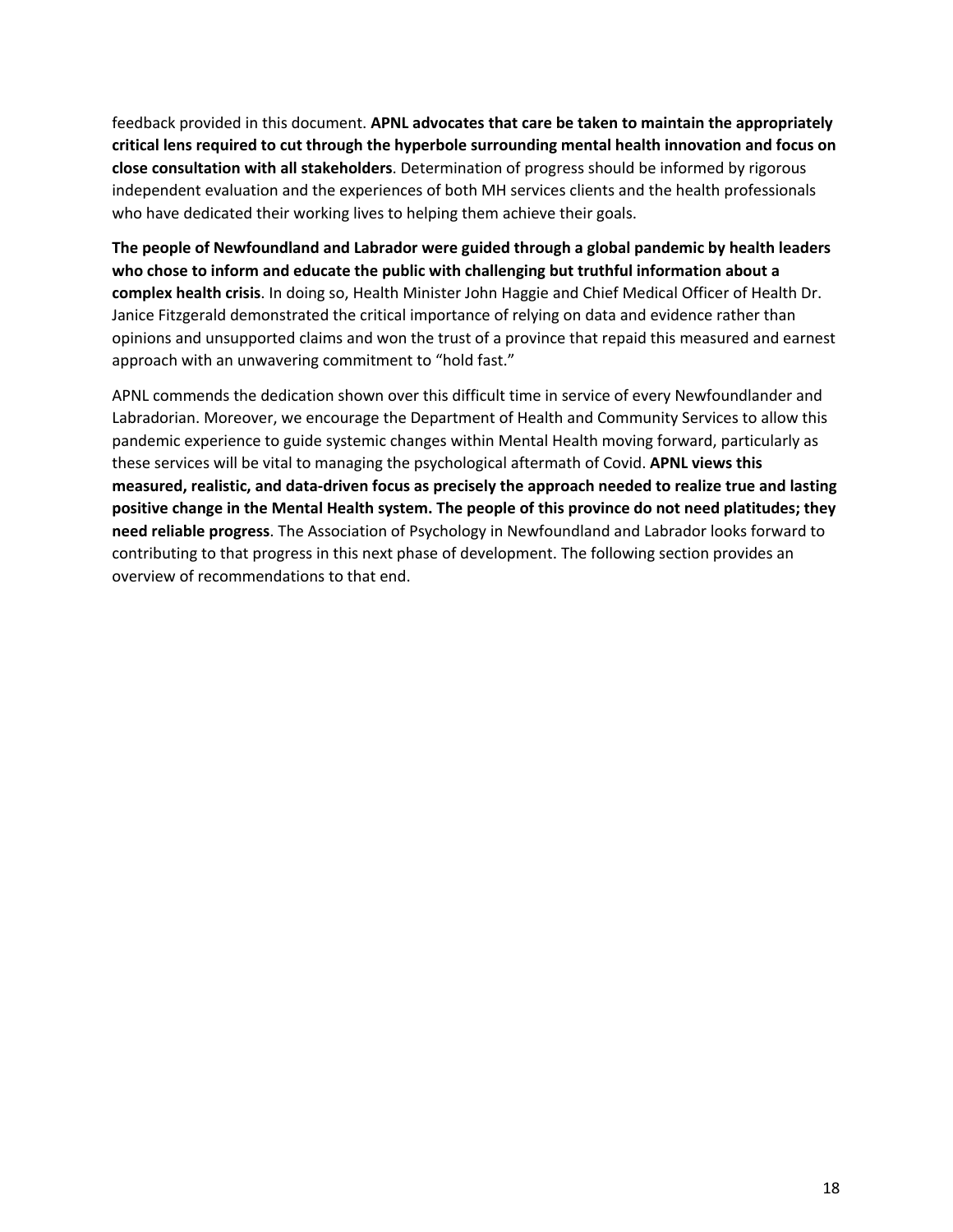# **MOVING FORWARD**

Analysis of APNL Psychologists' feedback demonstrated that while Psychologists considered the acknowledgement of areas where the new system is simply not working to be essential, they maintained a focus on guiding effective next steps. Members asserted that authentic and comprehensive feedback could effectively inform a stronger and more sustainable service model. Psychologists clearly expressed a need for a system that would not only genuinely address their concerns as practitioners but, most importantly, result in improved service for the people of this province across the entirety of the Mental Health and Addictions system. Members were generous and specific in their recommendations. Despite feeling devalued and overlooked, NL's Psychologists did not seek to return to the status quo but remained pragmatic and focused on authentic and carefully planned progress. To this end, the following list of recommendations provide a brief summary of participating APNL Psychologists' most prevalent feedback.

#### **Recommendations**

#### *1. Address Fundamental Design Flaws/Improve Process*

Clear articulation of triage, intake, and assessment, evidence-based tools for selection of steps, and a **delineation of mental health** *support* **versus** *treatment* resources are lacking and needed. Vulnerable clients must be given particular attention and a stepped care model may not be appropriate for some areas of specialization.

#### *2. Adequate Staffing and Resources*

There is a need for more specialized services, dedicated low intensity service providers, and a thorough **understanding of the level of resource and staffing needed for sustainability**. Change is doomed to failure without this. Psychologists, already in short supply, cannot be pulled from specialized treatment services to provide generalized supportive counselling.

#### *3. Engage in Meaningful Consultation with Psychologists*

Psychologists are an essential part of MH&A services and need to be part of the planning, implementation, and structure of MH changes. Marginalizing them from this process results in a lost opportunity.

#### *4. Recognize Psychologists as Specialists/ Value your MH Specialists*

More knowledge and understanding of Psychology as a unique mental health discipline is very much needed and sorely lacking.

#### *5. Implementation*

"Change management" was viewed as a failed process by Psychologists providing feedback and a careful and thorough redesign of implementation is strongly suggested.

# *6. Take Care of Your Professionals*

For the first time since investment in the Doctor of Psychology training program and the Eastern Health residency program were created, Psychology in NL is facing a true crisis.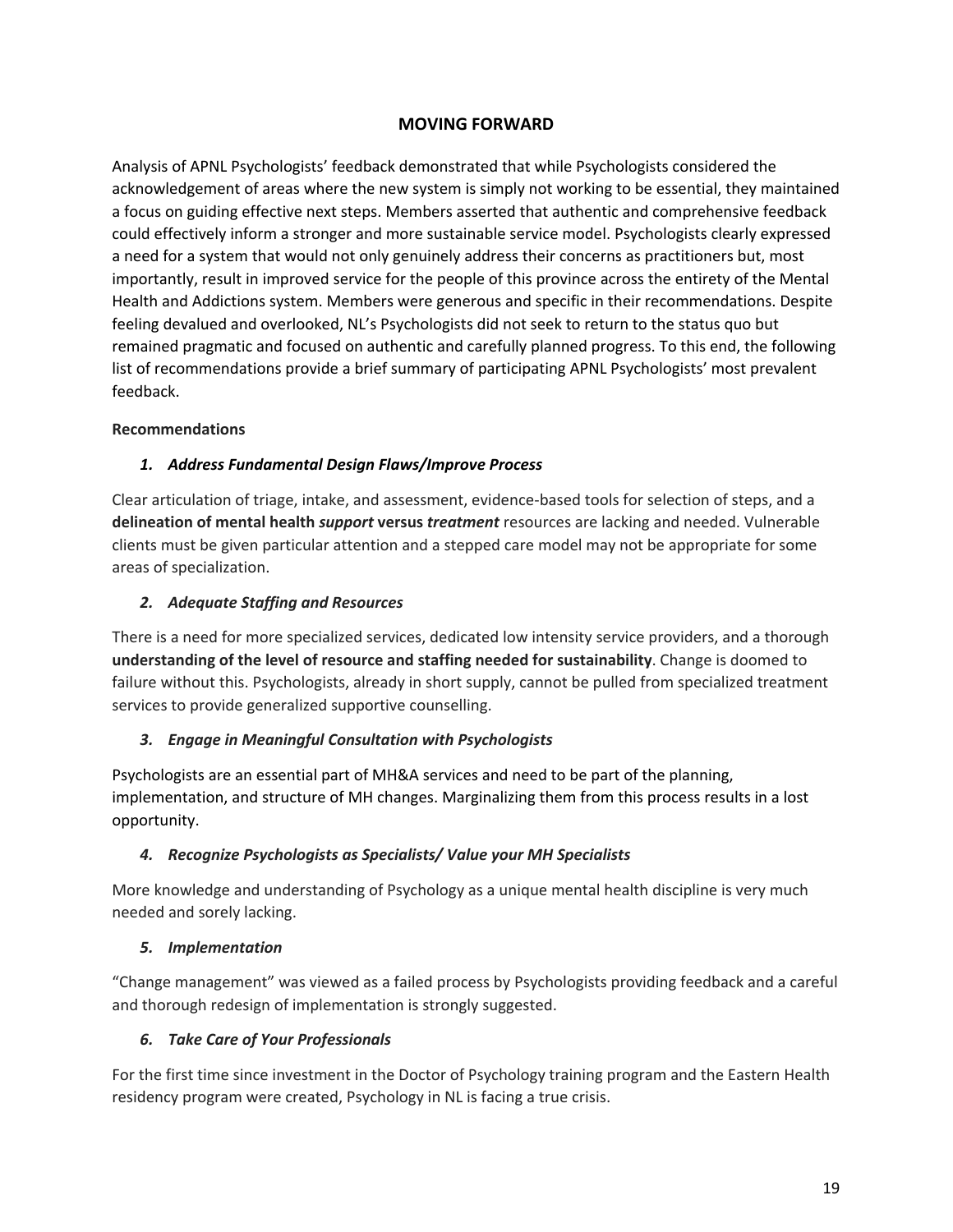# *7. Evaluate for Accountability*

A rigorous evaluation completed by *independent researchers* is needed.

#### *8. Transparency and Information*

Psychologists saw a concerning disconnect between what is publicized on the impact of this model and their experiences as professionals working within the system on a daily basis.

# *9. Quality Training*

There is a need for more training designed to respond to the feedback of mental health clinicians on the ground.

# *10. Invest in What is Proven to Work*

**Psychological treatment has time and again been proven effective and is backed by a thorough evidence base. APNL urges the Government not to overlook the clear advantages of investing in a trustworthy and proven resource that provides effective mental health treatment for the people of this province.**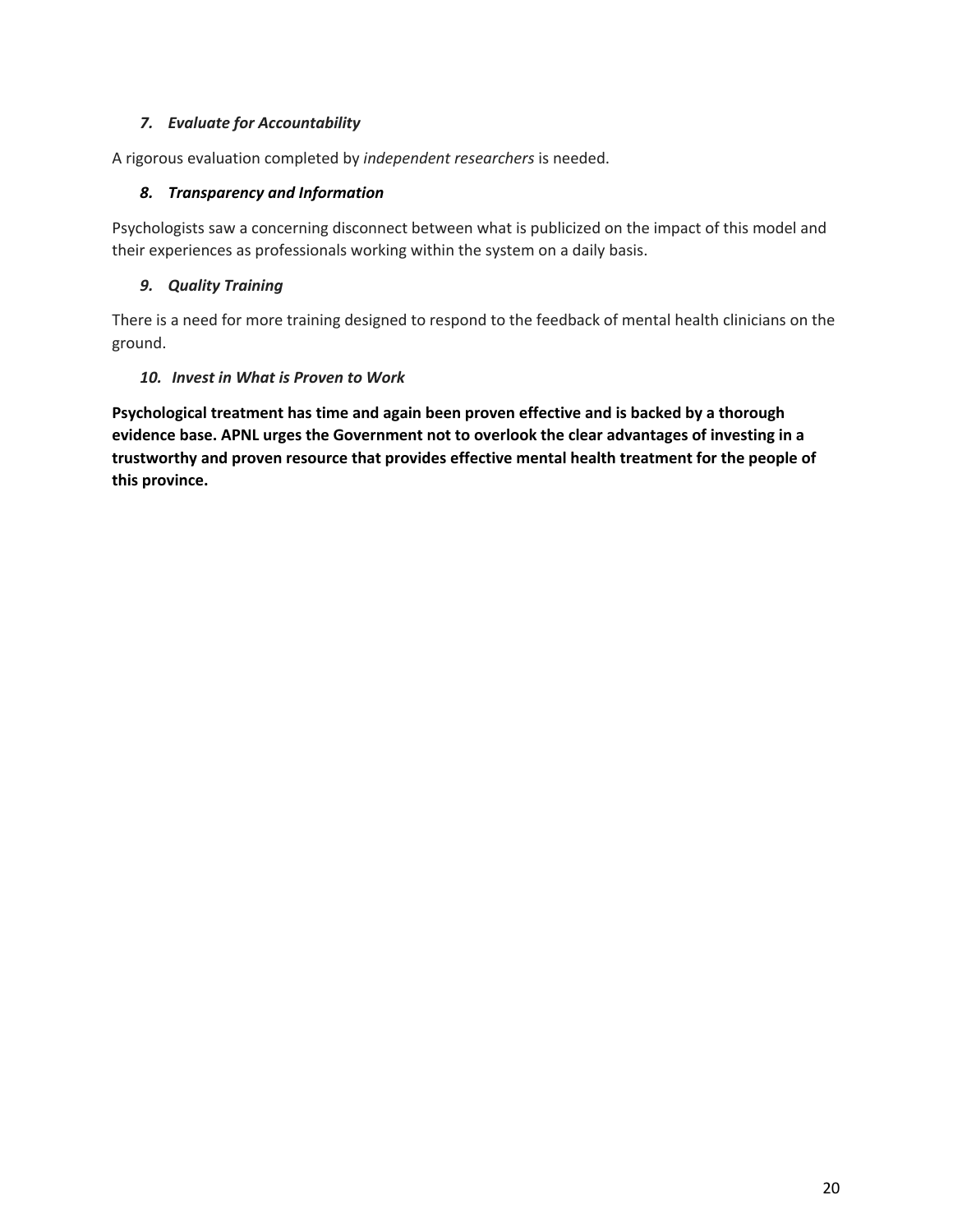#### **REFERENCES**

- Altmann, U., Zimmermann, A., Kirchmann, H. A., Kramer, D., Fembacher, A., Bruckmayer, E., Pfaffinger, I., von Heymann, F., Auch, E., Steyer, R. & Strauss, B. M. (2016). Outpatient psychotherapy reduces health-care costs: A study of 22,294 insurants over 5 years. *Frontiers in Psychiatry*, *7*(98).
- Ballatt, J. & Campling, P. (2011). *Intelligent kindness. Reforming the culture of healthcare*. London: Royal College of Psychiatrists Publications.
- Bartram, M., & Chodos, H. (2018). *Expanding access to psychotherapy: Mapping lessons learned from Australia and the United Kingdom to the Canadian context*. Mental Health Commission of Canada. https://www.mentalhealthcommission.ca/English/media/4134
- Callan, S. & Fry, B. (2012). *Completing the revolutions: Commissioning effective talking therapies.* London: Centre for Social Justice.
- Carey, T., & Damarell, R. (2018). A systematic review investigating the comparative effectivenessand efficiency of a multi clinician stepped care workforce vs. a single clinician stepped care workforce for delivering psychological treatments. *Annals of Behavioural Science*, *4*(2), 6.
- Firth, N., Barkham, M., & Kellett, S. (2015). The clinical effectiveness of stepped care systems for depression in working age adults: a systematic review. *Journal of Affective Disorders*, *170*, 119–130.
- Griffiths, S., & Steen, S. (2013). Improving access to psychological therapies (IAPT) programme: Scrutinising IAPT cost estimates to support effective commissioning. *The Journal of Psychological Therapies in Primary Care, 2*(2), 142-156.
- Haug, T., Nordgreen, T., Öst, L. G., Kvale, G., Tangen, T., Andersson, G., ... & Havik, O. E. (2015). Stepped care versus face-to–face cognitive behavior therapy for panic disorder and social anxiety disorder: Predictors and moderators of outcome. *Behaviour Research and Therapy*, *71*, 76-89.
- Hemmings, A. (2012). Out of the Frying Pan and into the Fire, or Genuinely Broadening Access to Psychological Therapy in the NHS? A Review of Samantha Callan and Benjamin Fry, Completing the revolutions: Commissioning effective talking therapies, Centre for Social Justice, London, April 2012. *Self & Society*, *39*(4), 49-52.
- Lyford, C. (2018). England's Grand Mental Health Care Experiment: Did "the World's Most Ambitious Effort" to expand treatment fall flat? *Psychotherapy Networker*. https://www.psychotherapynetworker.org/blog/details/1385/englands-grand-mental-healthcare-experiment